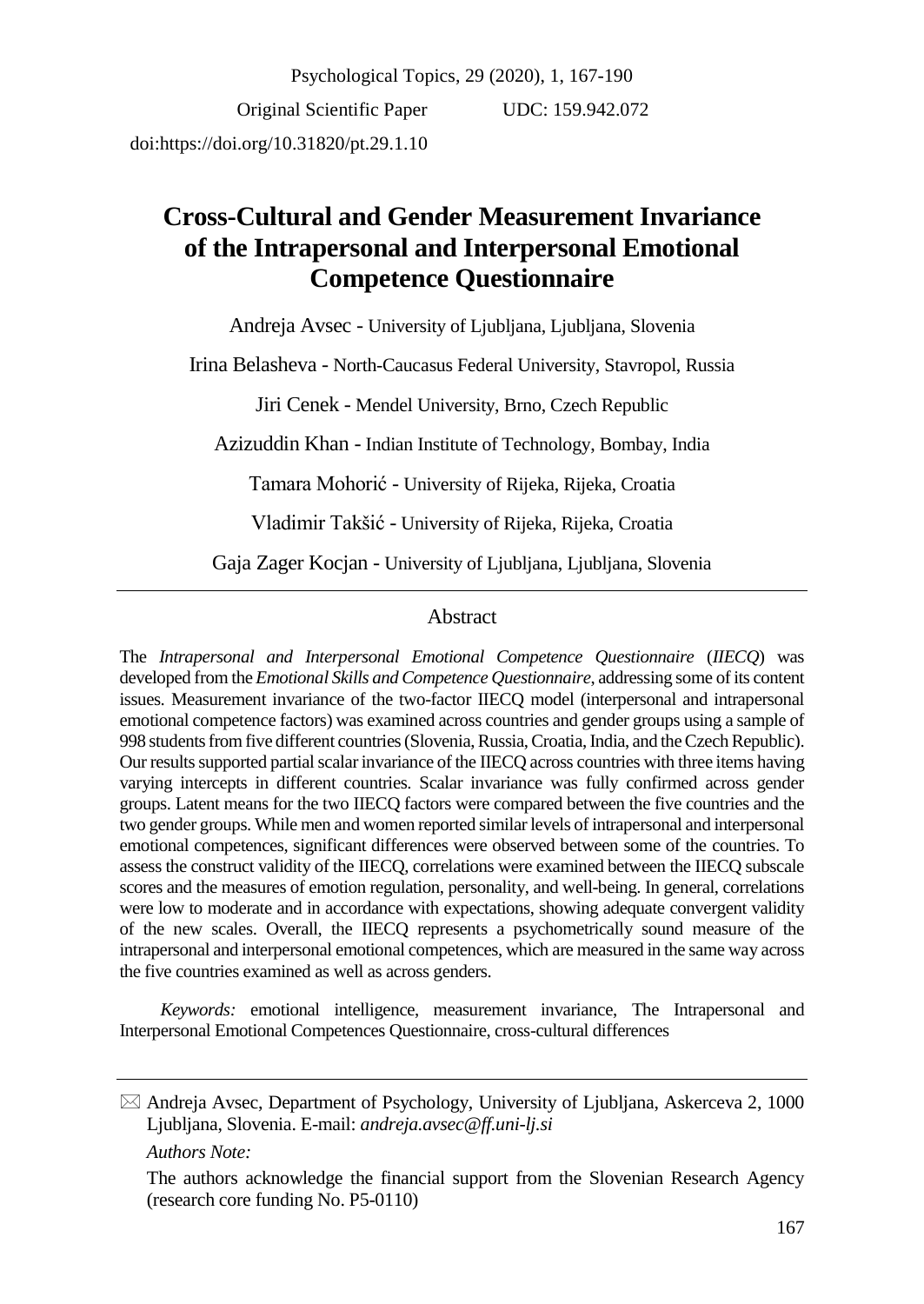#### **Introduction**

The construct of emotional intelligence (Salovey & Mayer, 1990) is almost 90 years younger compared to that of general intelligence (Binet, 1905/1916), so the empirical results regarding emotional intelligence have been aggregated for only 30 years so far. Still, the researchers have plenty of options to measure the construct. Lack of agreement among researchers regarding the constitutive components of emotional intelligence led to a wide array of different emotional intelligence measures of both maximum and typical performance (O'Connor, Hill, Kaya, & Martin, 2019; Petrides, Pita, & Kokkinaki, 2007). Among typical performance measures, questionnaires have been developed which incorporate almost all aspects of one's personality (mixed models; e.g., Bar-On, 2002; Goleman, 1995; Saklofske, Austin, & Minski, 2003). On the other side, measures focused on narrow abilities directly related to what an individual does with her emotions in typical settings, have also been proposed (e.g., MacCann & Roberts, 2008).

The *Emotional Skills and Competences Questionnaire* (*ESCQ*; Takšić, 1998, 2001) is one of the ability focused self-report measures. Originally, it was developed in a Croatian setting using the theoretical framework of the emotional intelligence model (Mayer & Salovey, 1997). The Mayer-Salovey model was updated recently and some specific abilities were added (Mayer, Caruso, & Salovey, 2016), but the four-branch (perception, understanding, facilitation, regulation) structure remained although the results (Legree et al., 2014; MacCann, Joseph, Newman, & Roberts, 2014) usually did not confirm emotional facilitation as a separate branch. The items of the ESCQ have been generated by a standard procedure: 300 items were generated based on 16 emotional abilities from the Mayer-Salovey's model (Mayer & Salovey, 1997) or added from already used scales (Averill & Thomas-Knowles, 1991; Mayer, Caruso, Ziegler, & Dryden, 1989; Mayer & Stevens, 1994; Salovey, Mayer, Goldman, Turvey, & Palfai, 1995). Exploratory factor analysis suggested 16 scales (encompassing 136 items), later also a three-factor structure, leading to the development of a shorter 45-item questionnaire measuring the abilities to perceive and understand emotions (PU), express and label emotions (EL), and manage and regulate emotions (MR). The three-factor structure of the questionnaire was confirmed in many studies (Faria et al., 2006; Takšić, 2005; Takšić, Mohorić, & Holmström, 2018). The questionnaire has been translated into English and the English version into several languages: Portuguese (Faria & Lima Santos, 2005), Spanish (Extremera & Fernández-Berrocal, 2005; Mikulić, 2008), Swedish (Molander, Holmström, & Jansson, 2005), Finnish (Räty, 2005), Japanese (Toyota, Morita, & Takšić, 2007), French (Lapierre, 2008), and Chinese-Mandarin (Xu, 2008), using the back-translation technique (van de Vijver & Hambleton, 1996). Translation into Slovene language (Avsec, 2005) was performed directly from Croatian.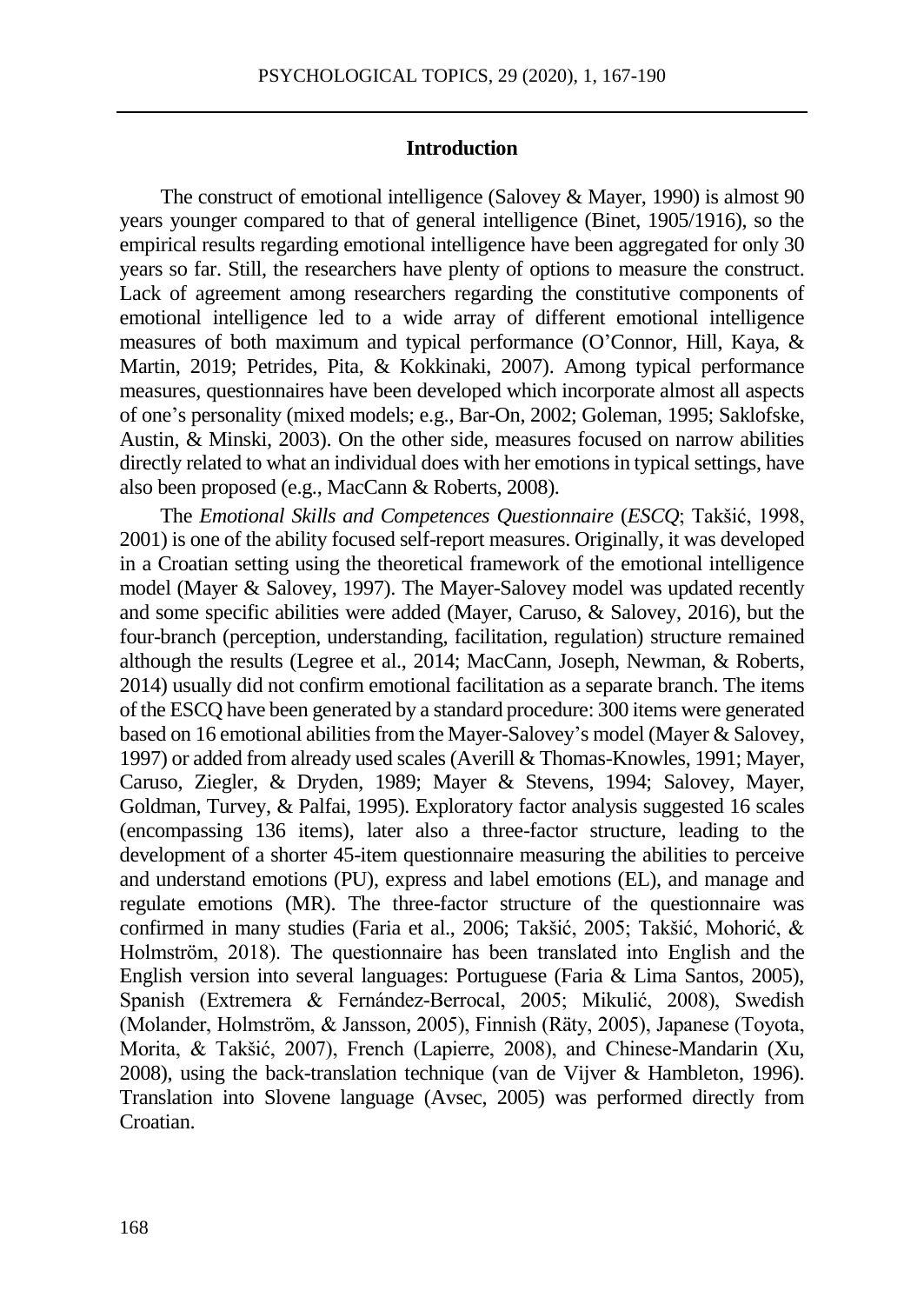In an attempt to estimate convergent and divergent validity, the ESCQ subscales were compared to scores from personality scales and other scales measuring similar constructs. Among the big five personality dimensions, extraversion and openness correlated most strongly with the ESCQ scales. The highest correlations were found with the MR subscale and the lowest with the PU subscale (Avsec, Takšić, & Mohorić, 2009). The correlations were reasonably low to conclude that the ESCQ has divergent validity from the big five personality traits.

The ESCQ also showed strong positive correlations with the maintenance of positive mood (Takšić, 2002), and subjective well-being was established as the main criterion for concurrent and incremental validity of the ESCQ (Takšić, 1998, 2002). It seems reasonable to expect that abilities regarding perception, understanding, managing, and using emotions to reach desired goals help to achieve better wellbeing (Sánchez-Álvarez, Extremera, & Fernández-Berrocal, 2015). Although mixed models integrate well-being into the construct of EI (e.g., Petrides, Sangareau, Furnham, & Frederickson, 2006), the self-reported abilities models of EI usually treat EI as a precursor to feelings associated with well-being (Mayer & Salovey, 1995; see also Avsec, Masnec, & Komidar, 2009).

Twenty years after the 45-item ESCQ had been introduced, a need for a shorter and revised version of the questionnaire emerged to overcome some difficulties and inconsistencies from the original version. In the original item poll, the 300 items were related to all 16 specific abilities from the Mayer and Salovey's model. However, the three-factor structure underlying 45 items that were included in the ESCQ, was not ideally aligned to this theoretical model (Takšić, Mohorić, & Duran, 2009) and did not comprehend evenly all 16 emotional abilities.

Another problematic issue we tried to address in a new questionnaire is a different share of items in each of the three ESCQ subscales that are related to one's own emotions or other person's emotions. Although this distinction was not hypothesized by Mayer and Salovey (1997), most of the self-reported emotional intelligence instruments differentiate between abilities related to own and other's emotions, even if this is not always explicitly reflected in the naming of the subscales. The distinction between self- and other-related emotional competences is also aligned with Gardner`s theoretic conceptualization of multiple intelligences (Gardner, 1983). In the 45-item version of the ESCQ, only one of the 16 items from the PU subscale is related to one's own emotional abilities, whereas all but two items from the EL and all but one from the MR are related to individual's own emotional abilities. It seems that would be more appropriate to rename the EL scale as intrapersonal and PU as interpersonal emotional competence scales.

Additionally, in the new questionnaire we tried to unify the level of specificity of the emotions expressed in the items from different subscales. In the 45-item version, nine items from the PU subscale incorporate one specific emotion (e.g., pride, sorrow, angry…). On the other hand, in the EL subscale only one item includes a specific emotion, whereas all other items refer to emotions in general. Also, the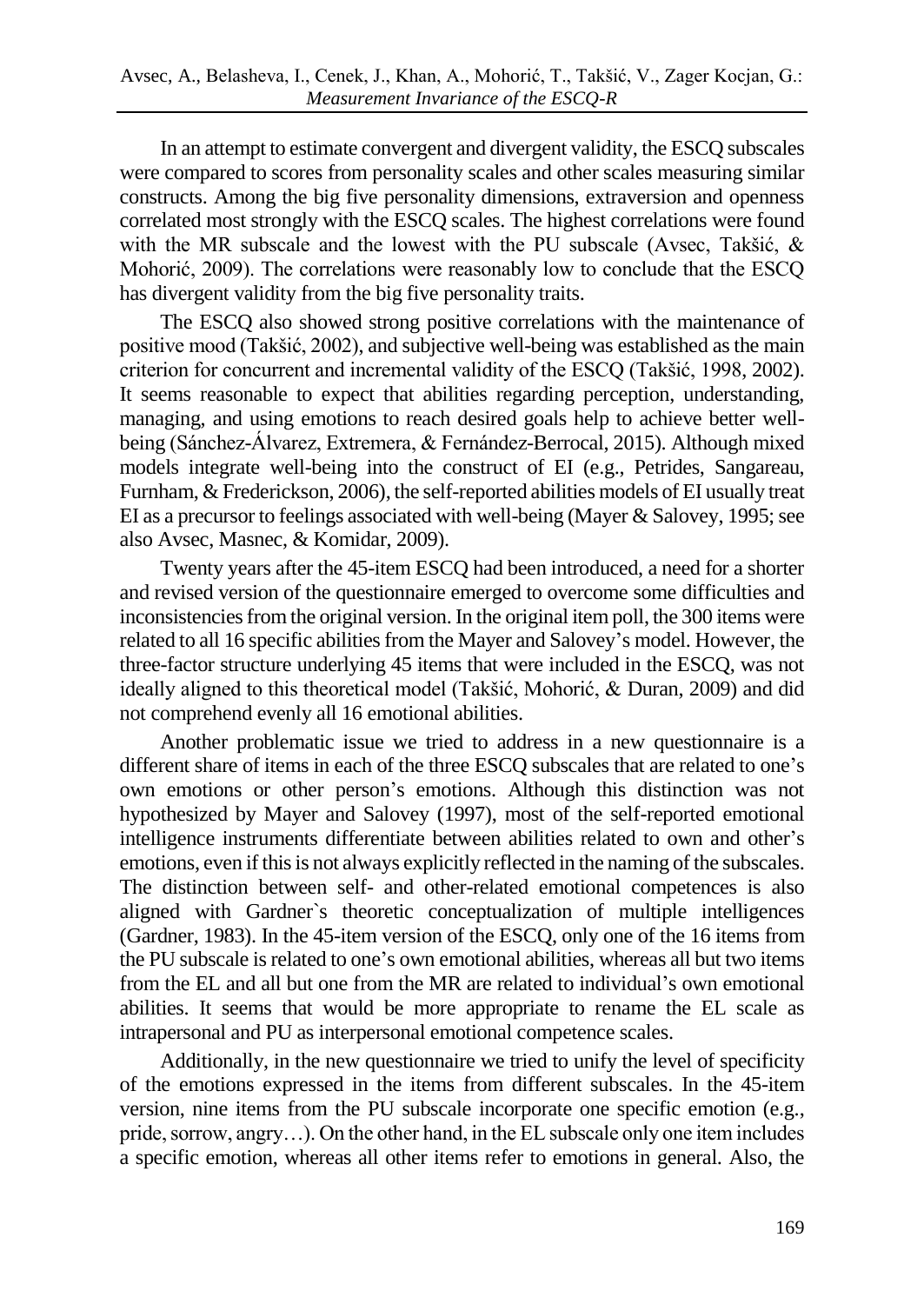MR subscale includes only emotions in general or positive and negative emotions, with no specific emotions mentioned.

In the 45-item version of the ESCQ, the MR subscale has the lowest internal consistency and exhibits problems with construct validity (Takšić et al., 2009). It seems that a variety of emotional abilities forms this scale; from 16 items, five are related to an ability to maintain a positive mood, whereas others refer to a determination to perform duties and assignments, doing things with a positive attitude, to ability to accept one's own feelings, persuade friends, etc. For this reason, all of the items from the MR subscale were omitted from the new questionnaire.

In the new questionnaire, we tried to address all the above-mentioned shortcomings of the 45-item version of the ESCQ. We omitted the items from the PU subscale that were related to specific emotions and we simplified one item from this subscale. On the other hand, we also tried to shorten the EL subscale, so that the items with the lowest item-total correlation were omitted (Takšić, Bradić, & Žauhar, 2013). Altogether, twelve items remained of which six were related to perceiving and understanding one's own emotions and six to perceiving and understanding other's emotions (Table 1).

Table 1

| Intrapersonal skills and competences                                           | Interpersonal skills and competences                                                                              |
|--------------------------------------------------------------------------------|-------------------------------------------------------------------------------------------------------------------|
| 1. Putting my feelings and emotions into                                       | 7. When I see how someone feels, I usually                                                                        |
| words comes easily to me. (2)                                                  | know what has happened to him. (14)                                                                               |
| 2. I am capable to list the emotions that I<br>am currently experiencing. (17) | 8. If I observe a person in the presence of<br>others, I can determine precisely her or<br>his/her emotions. (25) |
| 3. I can recognize most of my feelings.                                        | 9. I am able to tell somebody's feelings by                                                                       |
| (22)                                                                           | the expression on his/her face. (34)                                                                              |
| 4. I am capable to describe my present                                         | 10. I notice when somebody tries to hide                                                                          |
| emotional state. (23)                                                          | his/her bad mood. (36)                                                                                            |
| 5. I can easily name most of my feelings.                                      | 11. I notice when somebody tries to hide                                                                          |
| (43)                                                                           | his/her real feelings. (38)                                                                                       |
| 6. I am able to understand how I feel.<br>(new)                                | 12. I notice when somebody's behaviour<br>varies considerably from his/her mood.<br>(42)                          |

*Items from the Revised Version of the ESCQ* 

*Note.* The numbers in brackets indicate the number of the item in the longer version of the ESCQ.

In the present study, psychometric characteristics of the *Intrapersonal and Interpersonal Emotional Competence Questionnaire* were examined and measurement invariance of the scale was investigated across genders and five countries: Croatia, Slovenia, India, Russia, and the Czech Republic. Also, latent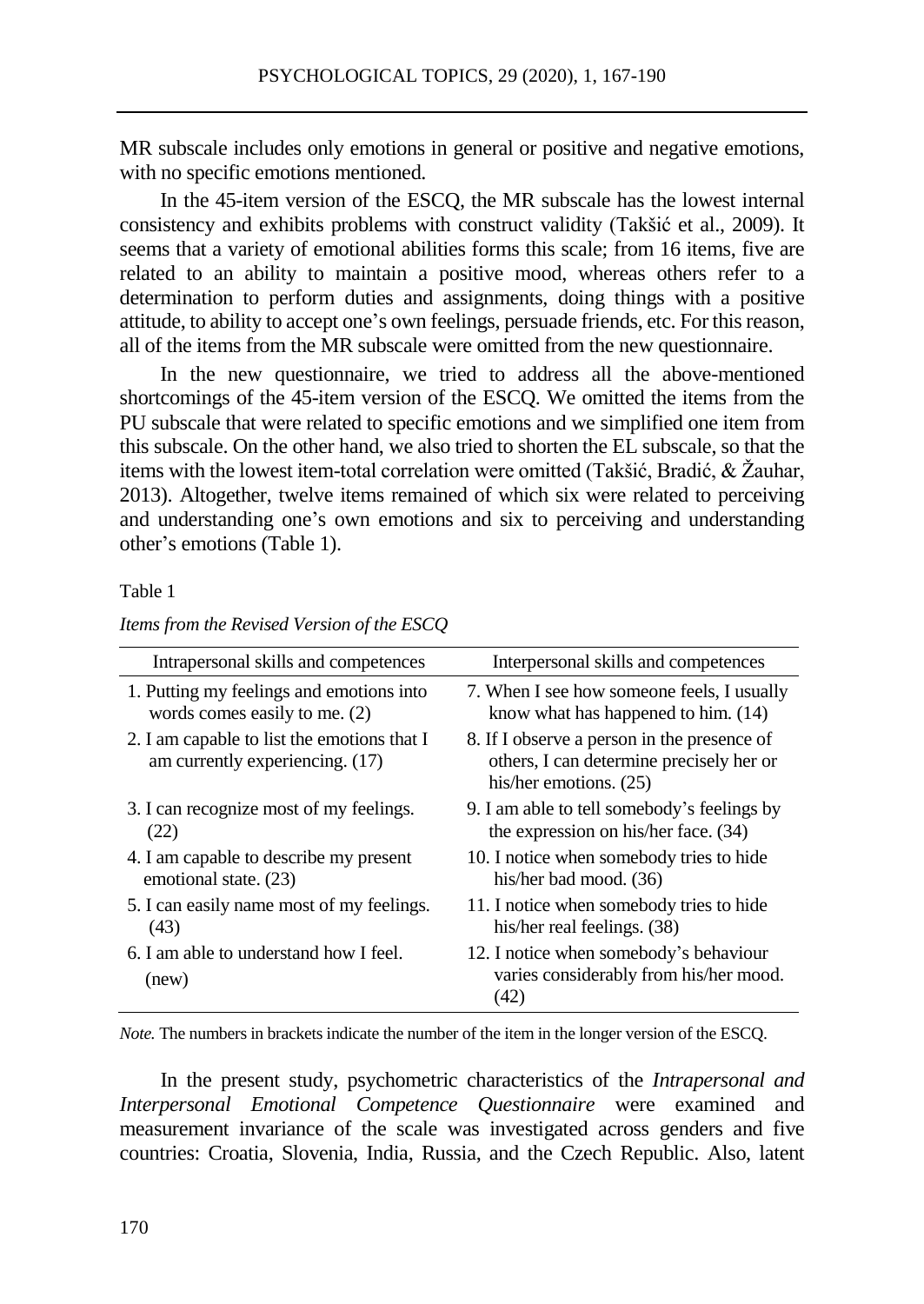means of the two emotional intelligence factors were compared between countries and gender groups. Finally, correlations were computed between IIECQ subscales and measures of personality and well-being to examine the convergent validity of the IIECQ.

#### **Method**

## **Participants**

The study included a convenience sample of Slovene, Croatian, Czech, Russian, and Indian students. Sample sizes with gender and age structure are presented in Table 2.

#### Table 2

*Sample Structure across Countries: Age, Proportion of Women and Language of the Assessment Instruments*

|                | N   | Age   |      | Female |          |
|----------------|-----|-------|------|--------|----------|
|                |     | M     | SD   | $\%$   | Language |
| Croatia        | 202 | 21.94 | 2.35 | 75.2   | Croatian |
| Czech Republic | 149 | 22.68 | 2.09 | 58.4   | Czech    |
| India          | 145 | 21.98 | 2.91 | 44.8   | English  |
| Russia         | 289 | 19.17 | 1.21 | 66.1   | Russian  |
| Slovenia       | 213 | 23.03 | 2.52 | 73.2   | Slovene  |
| Total          | 998 | 21.49 | 2.67 | 65.2   |          |

## **Measures**

*The Intrapersonal and Interpersonal Emotional Competence Questionnaire* (*IIECQ*) is composed of two subscales measuring Intrapersonal emotional competences (six items) and Interpersonal emotional competences (six items). Participants are asked to rate on a 5-point scale ranging from 1 (*never*) to 5 (*always*) how often they manifest specific behaviours.

*The Emotion Regulation Questionnaire* (*ERQ*, Gross & John, 2003) consists of 10 items covering two factors: Cognitive Reappraisal (six items) and Expressive Suppression (four items). Items are rated on a 7-point Likert scale ranging from 1 (*strongly disagree*) to 7 (*strongly agree*). Metric characteristics were examined in different cultures (e.g., Haga, Kraft, & Corby, 2009; Melka, Lancaster, Bryant, & Rodriguez, 2011; Rice, Treeby, Gersh, Ogrodniczuk, & Kealy, 2018). Alpha coefficients of internal consistency for the present samples are presented in the appendix (Table A1).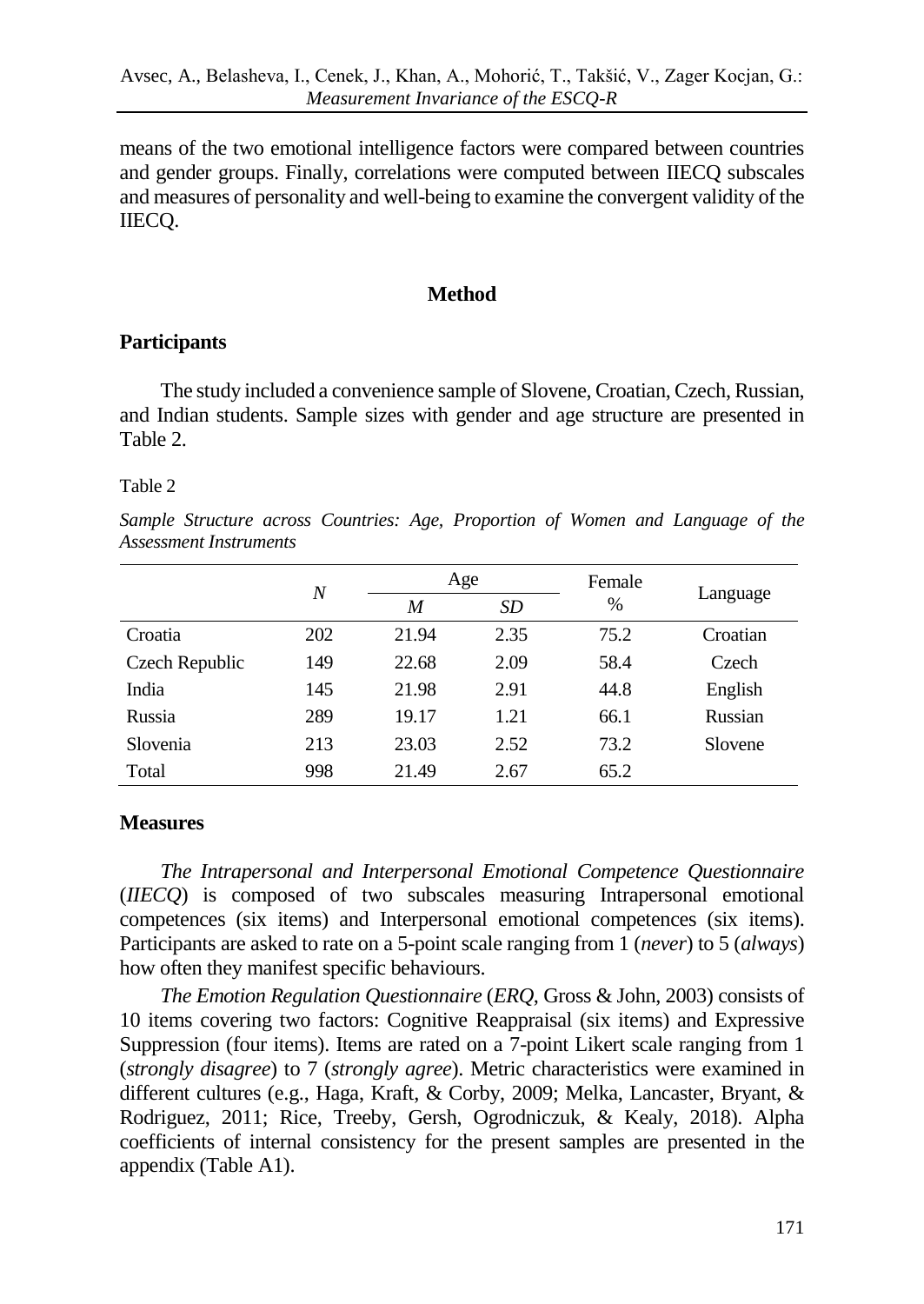*The Mental Health Continuum-Short Form* (*MHC-SF*; Keyes, 2005) consists of 14 items aimed at measuring three components of well-being: emotional (three items), social (five items), and psychological (six items). Participants are asked to rate how often they felt a certain way during the past month, on a 6-point scale ranging from 0 (*never*) to 6 (*every day*). A cross-cultural study with samples from 38 nations (Żemojtel et al., 2018) confirmed the invariance of the proposed three-factor structure with one higher-order general factor. Alpha coefficients of internal consistency from our samples are presented in the appendix (Table A1).

A short version of *the Big Five Inventory* (*BFI-K*; Kovaleva, Beierlein, Kemper, & Rammstedt, 2013) measures five basic personality traits: Extraversion, Agreeableness, Conscientiousness, Neuroticism, and Openness to Experience. The 21-item measure utilizes a scale ranging from 1 (*strongly disagree*) to 5 (*strongly agree*). The five-factor structure was validated using ESEM (Kovaleva et al., 2013). Alpha coefficients of internal consistency for the present samples are presented in the appendix (Table A1).

All instruments but IIECQ were originally constructed in the English language. For the purpose of this study, the already existing Slovene and Croatian adaptions of the questionnaires were used. For other languages, translations and back translations were made for all the scales.

#### **Procedure**

Participants filled out the questionnaires over the web, using a one-click survey tool (www.1ka.si). All participants answered the questions in their native language. The exception were Indians, who despite having an opportunity to fill out the questionnaires in Hindi, decided to fill them out in English (only one person answered in Hindi, so we excluded this one from the analysis). The participants were invited to participate via social networks of the main researchers from each country. In Slovenia and Croatia, the participants had an opportunity to find out their individual results.

#### **Statistical Analysis**

Confirmatory factor analysis (CFA) and multigroup CFA (MG-CFA) were performed in Mplus version 8.2 (Muthén & Muthén, 1998-2018). Baseline factor structure models of the IIECQ were first established for each country, with a theoretically presupposed two-factor model fitted to the data. To identify the models, the factor variances were set to 1 so that all item loadings could be estimated. The robust maximum likelihood method (MLR) was used to estimate the models. Measurement invariance of the IIECQ across country and gender groups was examined using MG-CFA. First, the *configural invariance model* was tested, specifying the same factor structure for all groups. Next, the fit of the *metric*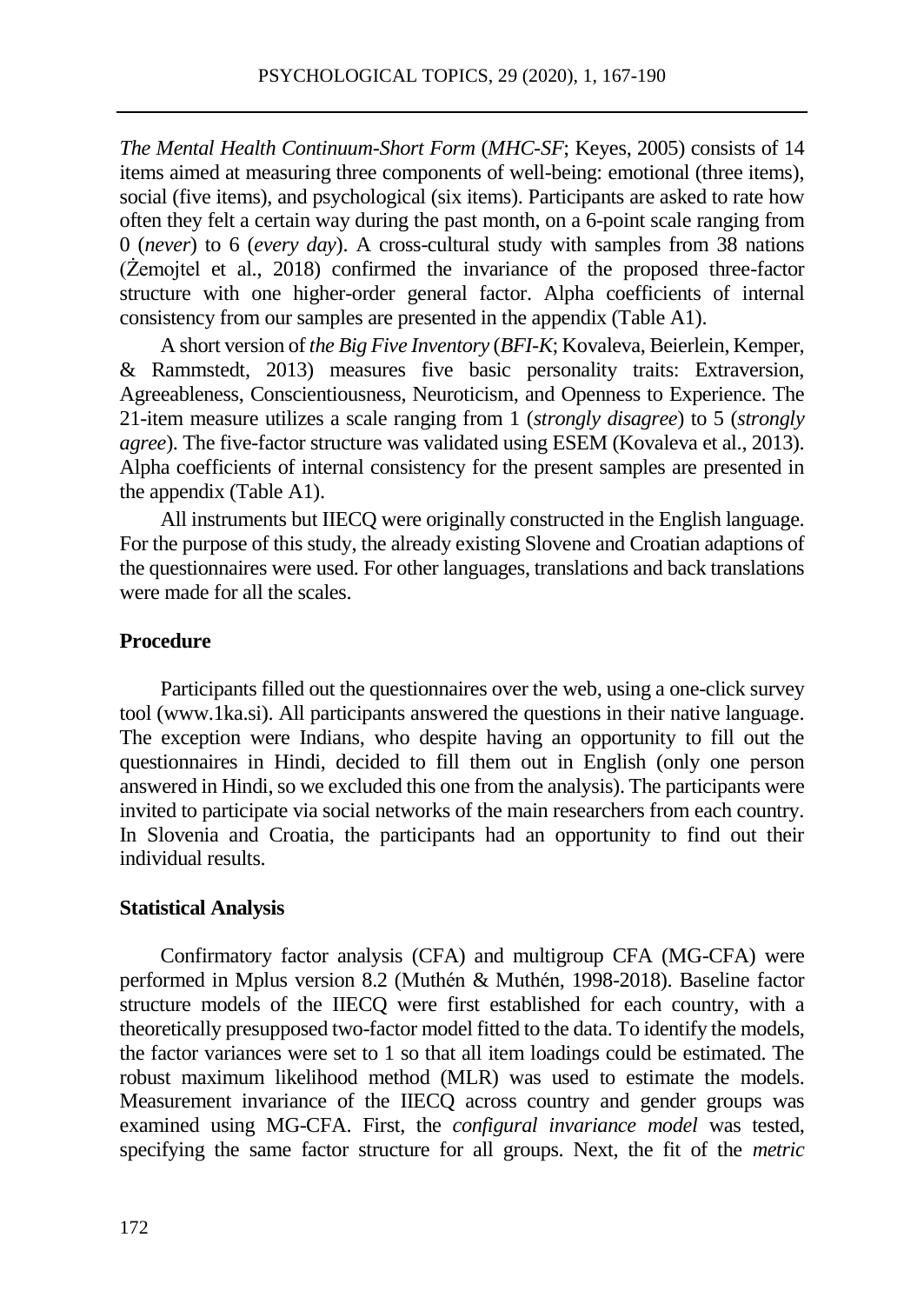*invariance model* was examined with factor loadings held equivalent across groups. Finally, *scalar invariance model* was assessed with factor loadings and item intercepts constrained to equality across all groups.

Model fit was evaluated using the Satorra-Bentler scaled chi-square test statistic  $(SB\chi^2)$ , the root-mean-square error of approximation (RMSEA), and the comparative fit index (CFI). RMSEA values lower than .08 are usually considered as acceptable model fit and values below .05 are considered as good model fit (Browne & Cudeck, 1993). CFI values below .90 indicate poor model fit (Bentler, 1990) and values above .95 indicate good model fit (Hu & Bentler, 1999). Chen's recommendations (2007) for comparing CFI and RMSEA values were followed to evaluate the fit of the increasingly stringent models (i.e.,  $\Delta$ CFI  $\leq$  .010 and  $\Delta$ RMSEA  $\leq$  .015). If metric or scalar invariance would not be achieved, we planned to resort to modification indices and remove some of the equality restrictions to establish partial measurement invariance (e.g., Byrne, Shavelson, & Muthén, 1989).

To compare the latent means across countries and gender groups, latent means for the two factors were set to zero in one of the countries and gender groups, respectively, and freely estimated in the rest of the groups. The significance of the differences in the latent means with the reference group was examined using *Z*-tests, and the Model constraint command in *M*plus was used to compare all other pairs of groups. Construct validity of the IIECQ was examined through Pearson's correlations with the measures of emotion regulation, basic personality traits, and well-being, separately for each country and gender group.

#### **Results and Discussion**

Descriptive statistics of the twelve IIECQ items and the two subscale scores across countries and gender groups are presented in Table A2 in the Appendix. Table A3 in the Appendix contains corrected item-total correlations for all the items and alpha reliability coefficients across groups.

## **Confirmatory Factor Analysis and Measurement Invariance across Countries**

To establish well-fitting baseline models across countries, the hypothesized two-factor model was first tested for each country separately (Byrne, 2008). According to the obtained fit indices, the model provided poor fit to the data in the Slovene, Indian, and Czech samples (models S1, I1, and CZ1). The fit was acceptable in the Russian sample (model R1) and it was marginally acceptable in the Croatian sample (model C1; Table 3). A review of the modification indices, which is a common practice to improve fit statistics (Byrne, 2013), revealed that the fit of the initial models could be increased by freely estimating correlations between some of the item residuals for each country. Specifically, in the Slovene and Croatian samples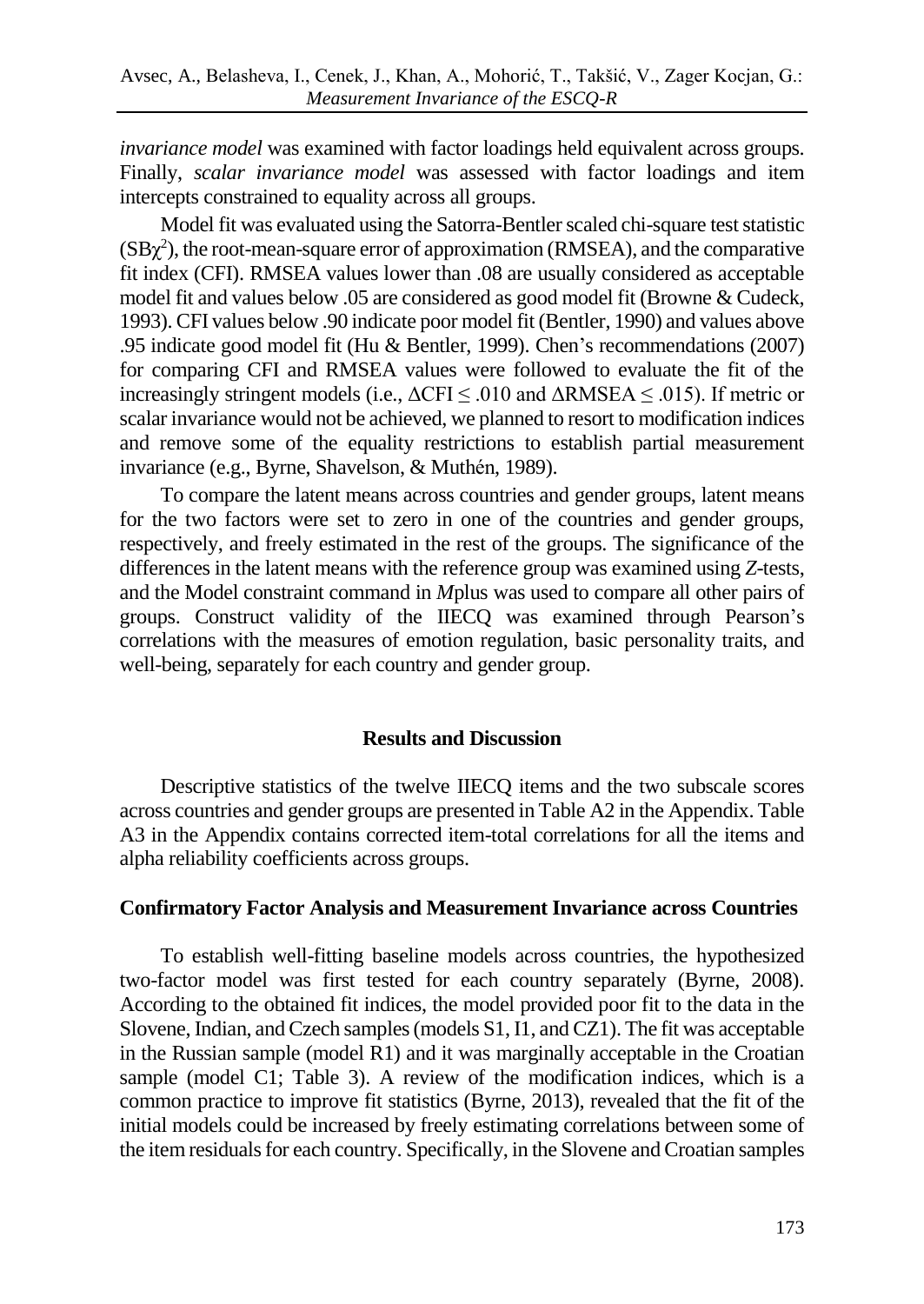high modification index was obtained for the correlation between the residuals of the items 8 (*If I observe a person in the presence of others, I can determine precisely his/her emotions.*) and 9 (*I am able to tell somebody's feelings by the expression on his/her face.*). These items overlap highly in their content (i.e., the ability to recognize other persons' feelings) and both belong to the interpersonal IIECQ subscale. Allowing their error terms to correlate significantly improved the fit of the two-factor model in the Slovene and Croatian samples and led to an acceptable fit of the model in both countries (models S2 and C2). In the Russian sample, a large modification index was associated with the correlation between the residuals of the items 8 and 11 (*I notice when somebody tries to hide his/her real feelings.)* that are again both part of the interpersonal IIECQ subscale and are related to accurate detection of emotions in other people. After this error term was freely estimated, the fit was significantly enhanced compared to the original model, with fit indices suggesting a good fit of the model to the data (model R2). In the Indian sample, an inspection of the modification indices revealed highly correlated residuals of the items 2 (*I am capable to list the emotions that I am currently experiencing.*) and 3 (*I am capable to describe my present emotional state.*) that both belong to the intrapersonal IIECQ subscale and refer to the ability to describe one's inner emotional state. Freely estimating the correlation between their residuals improved the fit of the model, but the obtained fit indices still suggested only marginally acceptable fit to the data (model I2). Further inspection of the modification indices revealed that the fit could be additionally improved by freely estimating the correlation between the residuals of the items 7 (*When I see how someone feels, I usually know what has happened to him.*) and 8, both coming from the interpersonal IIECQ subscale and referring to the ability to explain how other people feel and why. This modification in the model resulted in a significantly improved and acceptable fit of the two-factor model to the Indian data (model I3). Finally, in the Czech sample, the highest modification index was also related to the correlated residuals of the items 7 and 8. After freely estimating this residual correlation the fit of the model was significantly improved, yet still poor (model CZ2). A further review of the modification indices showed a high correlation between the residuals of the items 8 and 11, already described above. Freely estimating this correlation led to an improved and acceptable fit of the model to the data (model CZ3). Table A2 in the Appendix presents factor loadings for the modified two-factor models and the McDonald's omega reliability coefficients for each country.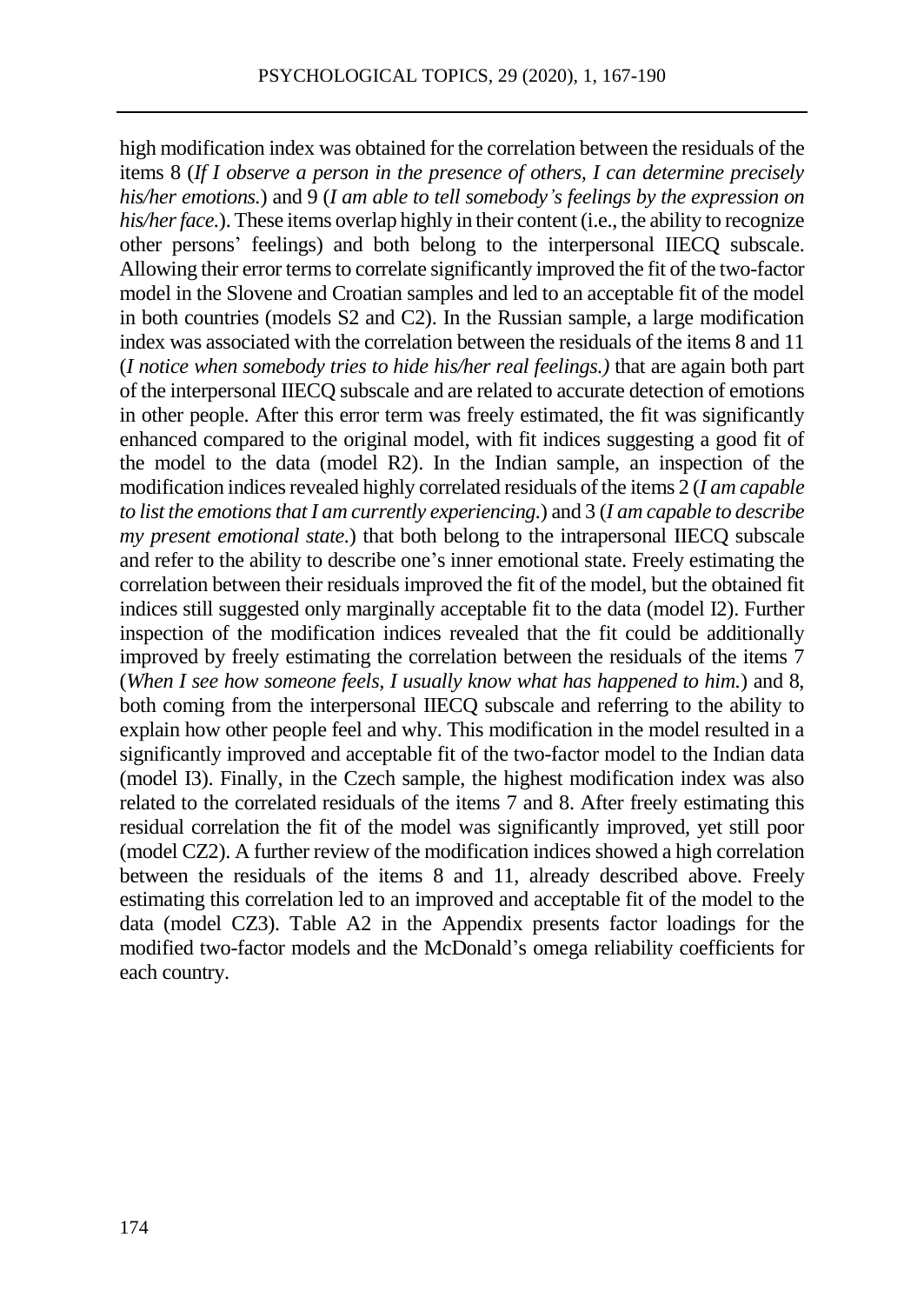#### Table 3

|                              |                                         | Goodness-of-fit |                |            |                 | Model comparison          |                  |             |      |  |
|------------------------------|-----------------------------------------|-----------------|----------------|------------|-----------------|---------------------------|------------------|-------------|------|--|
|                              | $SB\chi^2_{(df)}$                       | <b>RMSEA</b>    | 90 % CI        | <b>CFI</b> | Ref.<br>model   | $\Delta SB\chi^2_{(df)}$  | $\boldsymbol{p}$ | ΔRMSEA ΔCFI |      |  |
| Two-factor models by country |                                         |                 |                |            |                 |                           |                  |             |      |  |
| S1: Slovenia                 | 135.393 (53)                            | .085            | [.068, .103]   | .913       |                 |                           |                  |             |      |  |
| S <sub>2</sub> : Slovenia    | 96.723 (52)                             | .064            | [.043, .083]   | .953       | S <sub>1</sub>  | 45.870(1)                 | < 0.001          | .021        | .040 |  |
| I1: India                    | 116.592 (53)                            | .091            | [.069, .113]   | .866       |                 |                           |                  |             |      |  |
| I2: India                    | 94.430 (52)                             | .075            | [.050, .099]   | .911       | <b>I</b> 1      | 16.428(1)                 | < 0.001          | .016        | .045 |  |
| I3: India                    | 82.308 (51)                             | .065            | [.037, .090]   | .934       | 12              | 12.024(1)                 | .001             | .010        | .023 |  |
| C1: Croatia                  | 117.943 (53)                            | .078            | [.059, .097]   | .928       |                 |                           |                  |             |      |  |
| C <sub>2</sub> : Croatia     | 95.810 (52)                             | .065            | 1.0440851      | .951       | C <sub>1</sub>  | 32.837(1) < .001          |                  | .013        | .023 |  |
| CR1: Czech Repub.            | 131.323 (53)                            | .100            | [.078, .121]   | .853       |                 |                           |                  |             |      |  |
| CR2: Czech Repub.            | 107.392 (52)                            | .085            | [.062, .107]   | .896       | CR <sub>1</sub> | 239.071(1) < .001         |                  | .015        | .043 |  |
| CR3: Czech Repub.            | 88.750 (51)                             | .070            | 1.0450951      | .929       | CR <sub>2</sub> | 60.916(1)                 | < 0.001          | .015        | .033 |  |
| R1: Russia                   | 116.644 (53)                            | .064            | [.049, .080]   | .922       |                 |                           |                  |             |      |  |
| R <sub>2</sub> : Russia      | 85.903 (52)                             | .047            | 1.029. .0651   | .958       | R1              | 35.922(1)                 | < 0.001          | .017        | .036 |  |
|                              | Measurement invariance across countries |                 |                |            |                 |                           |                  |             |      |  |
| CM1: Configural              | 449.110 (258)                           | .061            | [0.051, 0.070] | .948       |                 |                           |                  |             |      |  |
| CM2: Metric                  | 518.244 (298)                           | .061            | [0.052, 0.070] | .940       |                 | CM1 69.107 (40)           | .003             | .000        | .008 |  |
| CM3: Scalar                  | 684.852 (388)                           | .072            | 1.064.0791     | .905       |                 | CM2 $167.223(90) < 0.001$ |                  | .011        | .035 |  |
| CM3b: Partial scalar         | 650.288 (334)                           | .069            | [.061, .077]   | .914       |                 | CM2 142.725 (36) <.001    |                  | .008        | .026 |  |
| CM3c: Partial scalar         | 616.921 (330)                           | .066            | $1.058$ , 0741 | .922       |                 | CM2 104.613 (32) <.001    |                  | .005        | .018 |  |
| CM3d: Partial scalar         | 593.796 (327)                           | .064            | 1.056, .0721   | .927       |                 | $CM2$ 78.869 (29) <.001   |                  | .003        | .013 |  |

*Fit Statistics for the Two-Factor IIECQ Model for the Five Countries and the Comparison of the Configural, Metric, Scalar, and Partial Scalar Invariance Models by Country*

*Note*.  $SB\chi^2 =$  Satorra-Bentler Scaled Chi-Square; *df* = degrees of freedom; RMSEA = Root Mean Square Error of Approximation; CI = confidence interval; CFI = Comparative Fit Index; Ref. model = reference model;  $\Delta SB\chi^2$ ,  $\Delta$ CFI, and  $\triangle$ RMSEA = change in fit indices between contiguous nested models.

The adequately fitting modified two-factor models of the five countries in which some of the error covariances were estimated freely (i.e., models S2, I3, C2, CR3, and R2) were used as baseline models and combined in a multiple-group model for measurement invariance testing. At this point, it is worth noting that baseline models are not required to be perfectly identical across the investigated groups (Byrne, 2008). The configural invariance model provided acceptable fit to the data (model CM1; Table 3) implying an equal factor structure of the IIECQ across the five countries. The metric invariance model with invariant factor loadings across countries fitted the data similarly well with acceptably low attenuation in model fit compared to the configural model (model CM2), as indicated by the ΔRMSEA and ΔCFI values (Chen, 2007). The fit of the scalar invariance model in which item intercepts were constrained across all countries was marginally acceptable and, according to Chen's criteria (2007), significantly worse compared to the less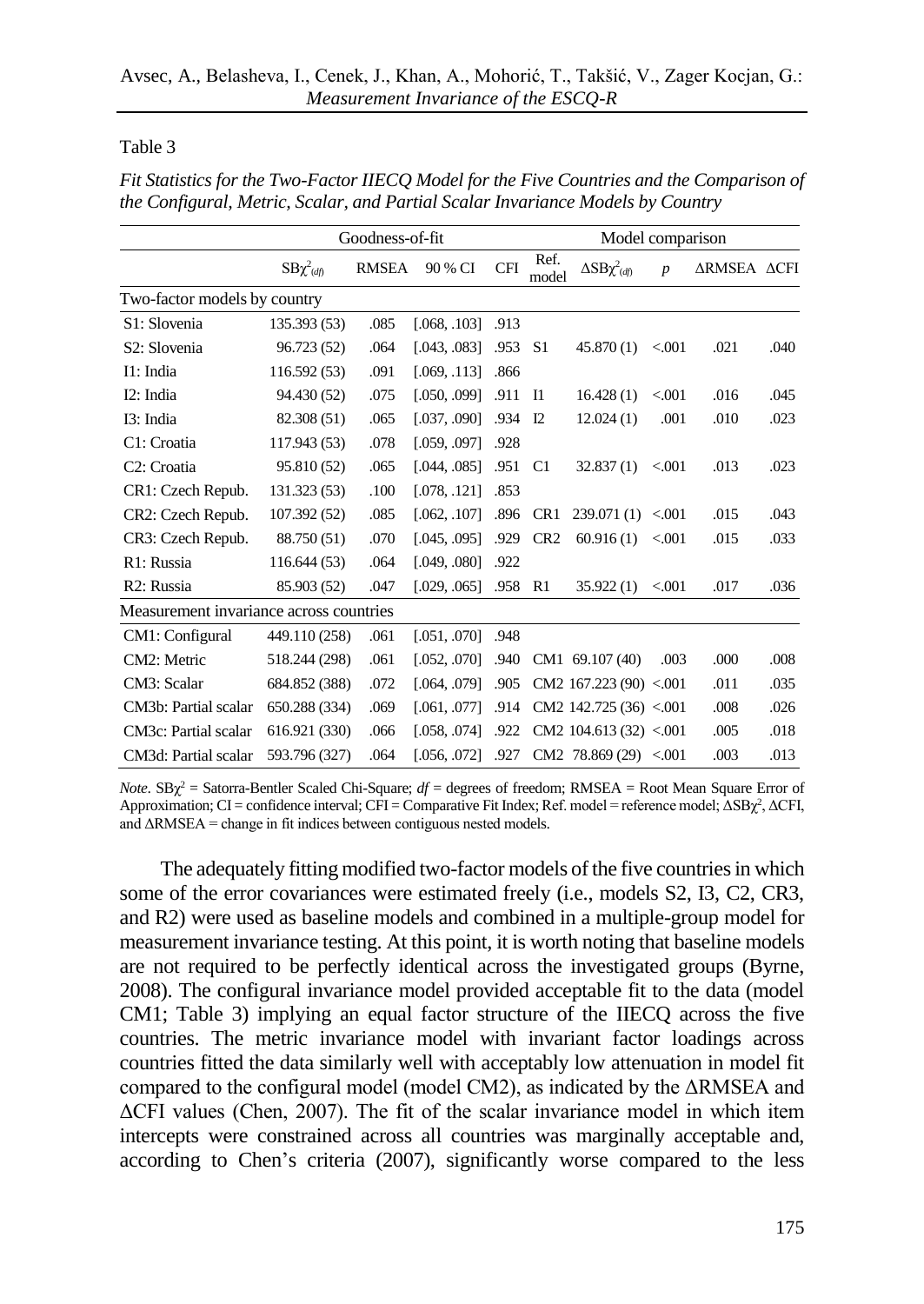restrictive metric invariance model (model CM3). The inspection of the modification indices revealed that freely estimating the intercept of the item 5 should improve the model fit (Byrne et al., 1989). The fit of the partial scalar invariance model with the freely estimated intercept of the item 5 was still significantly worse compared to the metric model, considering the ΔCFI value (model CM3b). Further inspection of the modification indices suggested that the intercept of the item 6 may not be invariant across countries. However, also after this intercept was estimated freely, the ΔCFI value suggested significantly worse fit compared to the metric invariance model (model CM3c). In line with the modification indices, the intercept of the item 1 was also estimated freely. The partial scalar invariance model with the intercepts of the items 1, 5, and 6 freely estimated, resulted in an acceptable fit to the data, and the attenuation in model fit compared to the metric invariance model was within the acceptable range (model CM3d). The three items, with varying intercepts, were all from the intrapersonal subscale *(Putting my feelings and emotions into words comes easily to me. I can easily name most of my feelings. I am able to understand how I feel.*). A possible reason for their non-invariance could be attributed to minor adaptations of their content, which occurred in some of the translationsto make items sound idiomatic in the target language. According to the literature (Steenkamp & Baumgartner, 1998), at least two invariant items are required per scale for a valid group comparison. Therefore, our results show that using the IIECQ interpersonal and intrapersonal emotional competences are measured in the same way across the five countries investigated, and that the IIECQ scores can be meaningfully compared between these countries.

## **Confirmatory Factor Analysis and Measurement Invariance across Genders**

Measurement invariance was also examined across genders using the aggregated data from the five countries (Table 4). Well-fitting baseline two-factor models were first established for both genders. For the male group, the two-factor model provided marginally acceptable fit to the data (model M1). Modification indices were inspected revealing a large value for the previously discussed correlation between the residuals of the items 2 and 3 from the IIECQ intrapersonal subscale. The fit of the model with this residual covariance freely estimated was acceptable and significantly improved compared to the original model (model M2). For the female group, the fit of the two-factor model was poor (model F1). A large modification index was suggested for the correlation between the residuals of the items 10 (*I notice when somebody tries to hide his/her bad mood*.) and 11 from the IIECQ interpersonal subscale that both refer to noticing hidden feelings in other people. Freeing the covariance between the residuals of these two items resulted in an improved fit of the model to the data compared to the original model (model F2). However, a large modification index for the residual covariance between items 2 and 3 suggested that the fit of this model could be further enhanced by freely estimating one additional residual covariance (the same as in the male group). This modification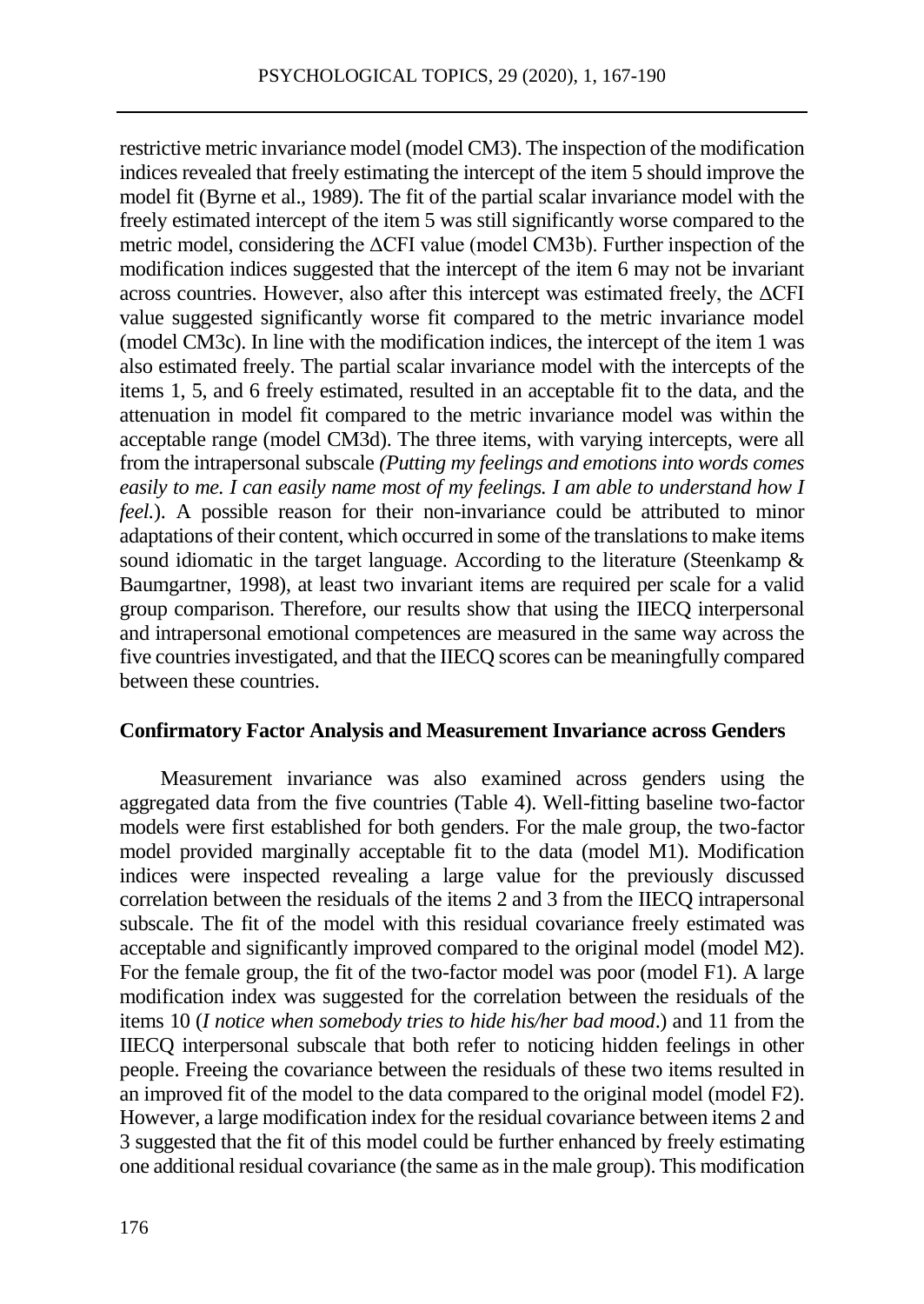in the model resulted in an acceptable and significantly improved fit of the two-factor model to the data (model F3). Factor loadings for the modified two-factor models for the two genders and the McDonald's omega reliability coefficients can be found in Table A2 in the Appendix.

Table 4

*Fit Statistics for the Two-Factor IIECQ Model for the Two Gender Groups and the Comparison of the Configural, Metric, and Scalar Invariance Models by Gender*

|                                      |                   | Goodness-of-fit |                                       |            |               |                          | Model comparison |             |         |
|--------------------------------------|-------------------|-----------------|---------------------------------------|------------|---------------|--------------------------|------------------|-------------|---------|
|                                      | $SB\chi^2_{(df)}$ | <b>RMSEA</b>    | 90 % CI                               | <b>CFI</b> | Ref.<br>model | $\Delta SB\chi^2_{(df)}$ | $\boldsymbol{p}$ | ΔRMSEA ΔCFI |         |
| Two-factor models by gender          |                   |                 |                                       |            |               |                          |                  |             |         |
| M1: Male                             | 147.233 (53)      | .072            | $[.058, .085]$ .910                   |            |               |                          |                  |             |         |
| M2: Male                             | 118.350 (52)      | .061            | $[.046, .075]$ .936 M1                |            |               | 21.588(1) < .001         |                  | .011        | .026    |
| F1: Female                           | 279.959 (53)      | .081            | $[.072, .091]$ .898                   |            |               |                          |                  |             |         |
| F <sub>2</sub> : Female              | 215.944 (52)      | .070            | $[.060, .079]$ .926 F1                |            |               | 87.376(1) < 0.001        |                  | .011        | .028    |
| F3: Female                           | 188.442 (51)      | .064            | $[0.055, 0.074]$ .938 F <sub>2</sub>  |            |               | 22.807(1)                | ${<}001$         | .006        | .012    |
| Measurement invariance across gender |                   |                 |                                       |            |               |                          |                  |             |         |
| GM1: Configural 307.280 (103)        |                   | .063            | $[.055, .071]$ .937                   |            |               |                          |                  |             |         |
| GM2: Metric                          | 315.054 (113)     | .060            | $[0.052, 0.068]$ .938 GM1 5.866 (10)  |            |               |                          | .826             | $-.003$     | $-.001$ |
| GM3: Scalar                          | 334.575 (123)     | .059            | $[0.051, 0.066]$ .935 GM2 17.613 (10) |            |               |                          | .062             | $-.001$     | .003    |

The well-fitting modified models for the two gender groups in which the above mentioned residual covariances were estimated freely (i.e., models M2 and F3) were combined in a multiple-group model for measurement invariance testing. The configural invariance model for the two gender groups showed acceptable fit to the data (model GM1; Table 4). Even slightly better was the fit of a more restrictive metric invariance model (model GM2). Also, the scalar invariance model fitted the data acceptably well with no significant attenuation in fit statistics compared to the metric invariance model (model GM3). These findings suggest that the intrapersonal and interpersonal skills and competences are measured in the same way for both genders by the IIECQ.

## **Latent Means Comparison**

Measurement invariance across groups is a necessary precondition for the examination of group differences. Hence, our next step was to compare latent means between the five countries and the two gender groups, respectively. Latent means for the two IIECQ factors were set to zero in the Slovene sample and freely estimated in the other four country samples. Table 5 presents the resulting mean values, separately for the intrapersonal in interpersonal factors and arranged by size. The highest mean value for the intrapersonal emotional competences was obtained for the Slovene sample, and the lowest mean values were obtained for the Czech and Croatian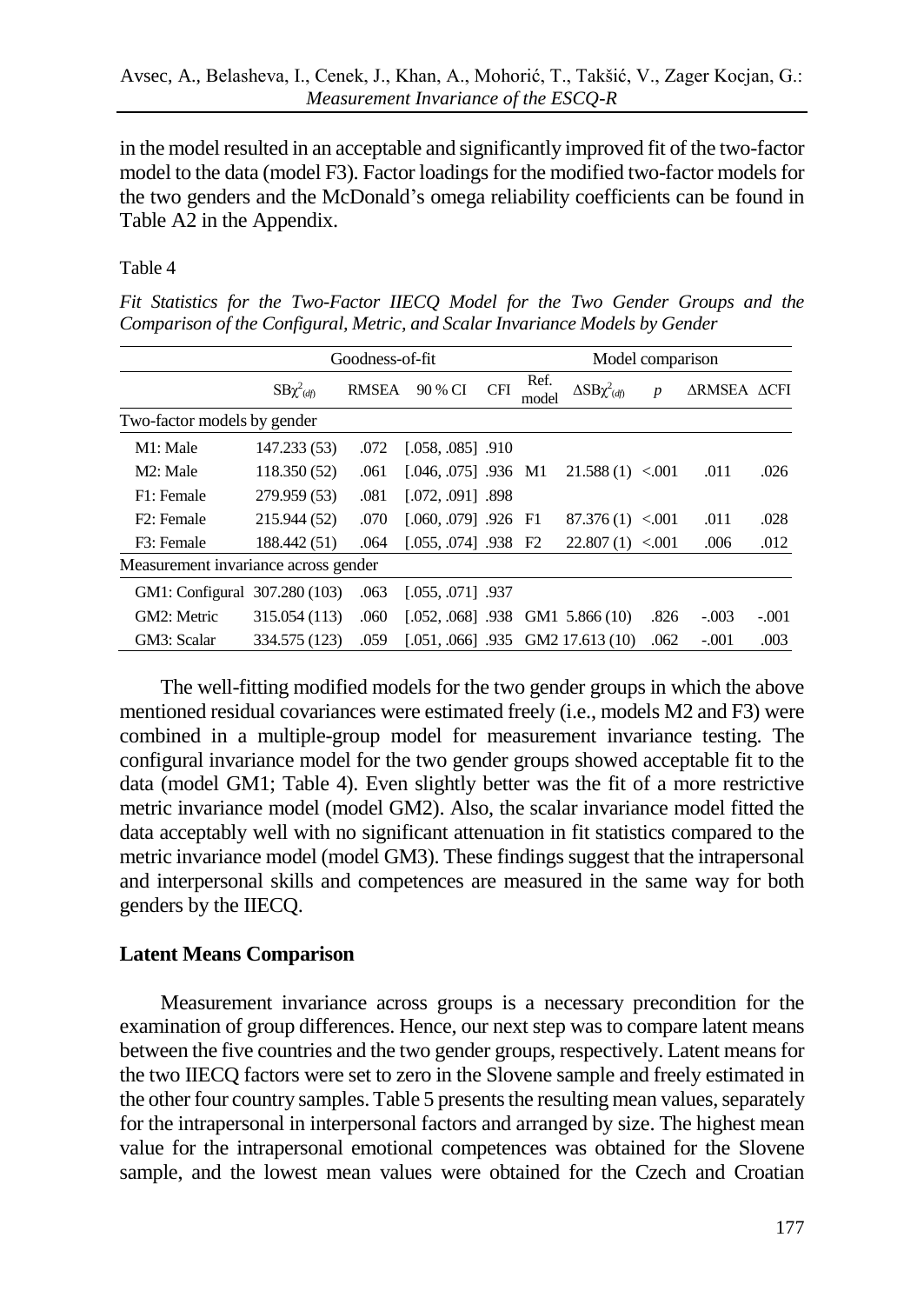samples. The latent mean for the interpersonal emotional competences was the highest in the Croatian sample followed by the Indian sample, and it was the lowest in the Czech sample.

#### Table 5

*Latent Mean Values for the Two IIECQ Factors by Country and Gender Groups*

|                         |            |                | Latent mean | Group          |
|-------------------------|------------|----------------|-------------|----------------|
|                         |            |                |             | $comparison^*$ |
|                         | Country    |                |             |                |
|                         | <b>CZE</b> | Czech Republic | $-.309$     |                |
|                         | <b>HRV</b> | Croatia        | $-.236$     |                |
|                         | <b>RUS</b> | Russia         | $-.205$     |                |
| Intrapersonal emotional | <b>IND</b> | India          | $-.158$     |                |
| skills and competences  | <b>SVN</b> | Slovenia       | .000        | CZE, HRV       |
|                         | Gender     |                |             |                |
|                         | F          | Female         | $-.095$     |                |
|                         | М          | Male           | .000        |                |
|                         | Country    |                |             |                |
|                         | <b>CZE</b> | Czech Republic | $-.260$     |                |
|                         | <b>RUS</b> | Russia         | $-.107$     |                |
|                         | <b>SVN</b> | Slovenia       | .000.       | <b>CZE</b>     |
| Interpersonal emotional | <b>IND</b> | India          | .073        | CZE            |
| skills and competences  | <b>HRV</b> | Croatia        | .166        | CZE, RUS       |
|                         | Gender     |                |             |                |
|                         | F          | Female         | $-.004$     |                |
|                         | М          | Male           | .000        |                |

*Note.* # Groups with significantly lower mean.

Although measurement invariance allows us to compare latent means across groups, it should be stressed that our sampling procedure was not optimal; the samples were not representative and researchers from each country used their own social networks to collect the data. Consequently, some systematic factors could influence the result in each country, leading to a different ranking of countries. For example, female participants were overrepresented in the Slovene and the Croatian samples compared to the rest of the samples although, as further discussed below, our results also showed that the two gender groups did not differ in the emotional skills and competences measured. We should also take into account that all but one sample was from Central/East Europe and that large differences among countries were not expected. We could expect that Indian sample would be different from European samples given higher collectivism typical for this country (Ralston et al., 2011). However, East European countries are also not very individualistic, and hence small differences are not surprising. In the cross-cultural study of the ESCQ (Takšić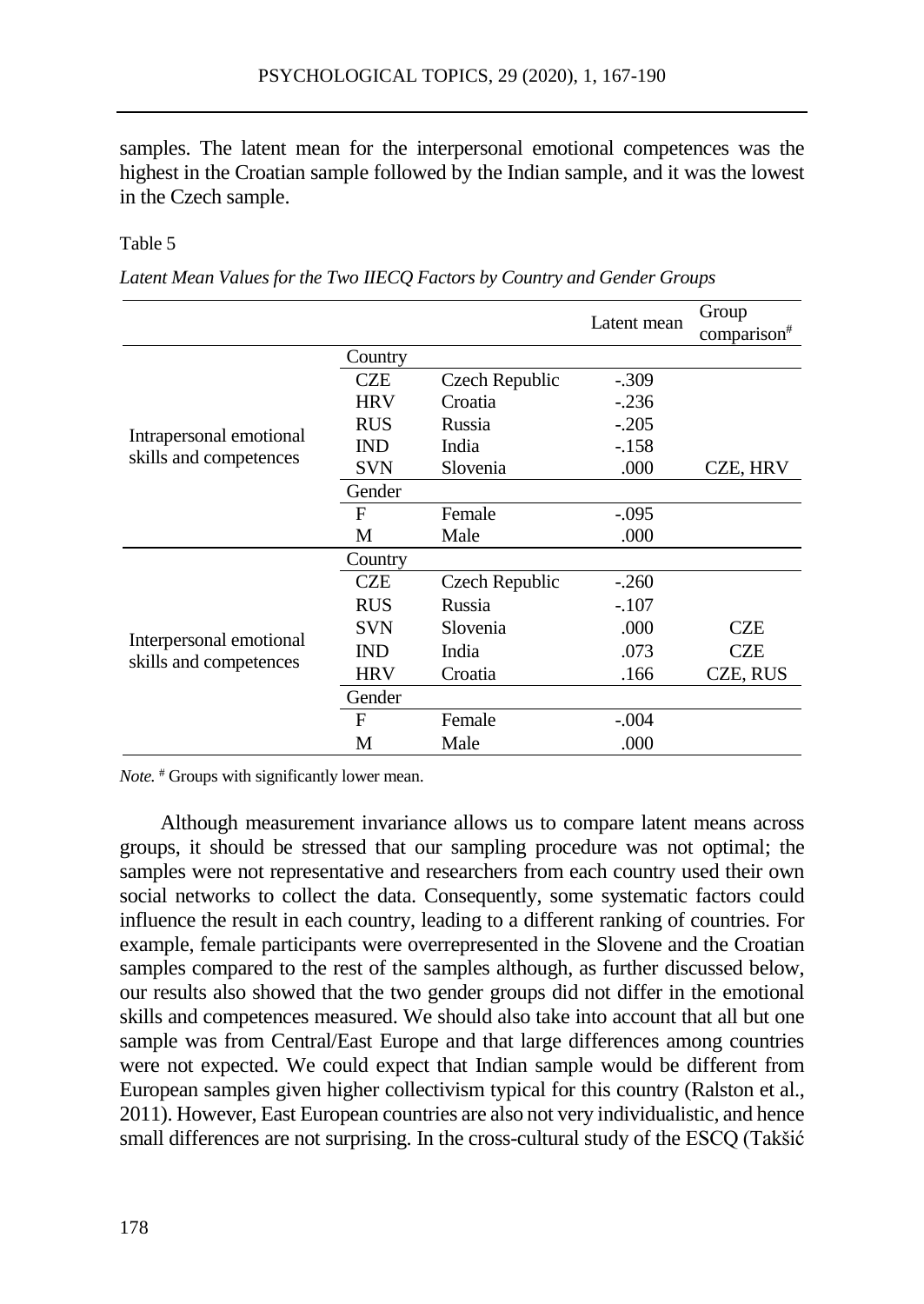et al., 2013) among 11 countries, only Japanese participants had lower results on the three subscales compared to participants from other countries.

We were also interested in gender differences. To compare gender groups, latent means for the two factors were set to zero in the male group and they were freely estimated in the female group. No significant differences were observed between men and women neither in the intrapersonal factor nor in the interpersonal factor (Table 5). Although previous studies with the original ESCQ (Takšić et al., 2018) or other EI questionnaires (e.g., Petrides & Furnham, 2000) reported higher emotional competences for females, these differences were small. No gender differences were also reported in a meta-analysis of self-reported ability-based EI questionnaires (Joseph & Newman, 2010).

## **Construct Validity of the IIECQ**

To assess the construct validity of the IIECQ, correlations were examined between the IIECQ subscale scores and the measures of emotion regulation, personality, and well-being across countries and gender groups (Table 6). Across the five countries, the lowest and least significant correlations with the validity criteria were found for the Czech sample, whereas the highest correlations were observed for the Croatian sample, followed by the Russian and the Slovene samples. The correlations of the two gender groups with the validity criteria were of similar size.

The two emotion regulation strategies measured by the ERQ are reappraisal and suppression. Across four of the five countries and both genders, the two IIECQ subscales correlated positively with reappraisal. Although each of the two IIECQ subscales measures two of the three domains (emotion perception and emotion understanding) of the cascading model of emotional intelligence (Joseph  $\&$ Newman, 2010), and the ERQ is related to the third domain (emotion regulation), the three domains are interrelated, thus positive correlations of both IIECQ subscales with the reappraisal strategy of emotion regulation as an adaptive way of emotion regulation were expected.

On the other hand, emotion suppression is usually seen as a maladaptive emotion regulation strategy (Gross & John, 2003; John & Gross, 2004) and negative correlations could be expected with the emotional intelligence scales since the emotional knowledge allows an individual to use more adaptive emotional strategies. The intrapersonal subscale correlated negatively with emotion suppression in four countries and the female sample, so the results were in line with the expectations. The correlations of the interpersonal subscale with emotion suppression were weaker and more variable in different groups; mostly they were non-significant. However, a significant negative correlation was observed in the Slovene sample and a significant positive correlation was found in the Russian sample. Emotion regulation seems to be more culture-specific, compared to emotion perception and emotion knowledge (Shao, Doucet, & Caruso, 2015), and the majority of previous studies regarding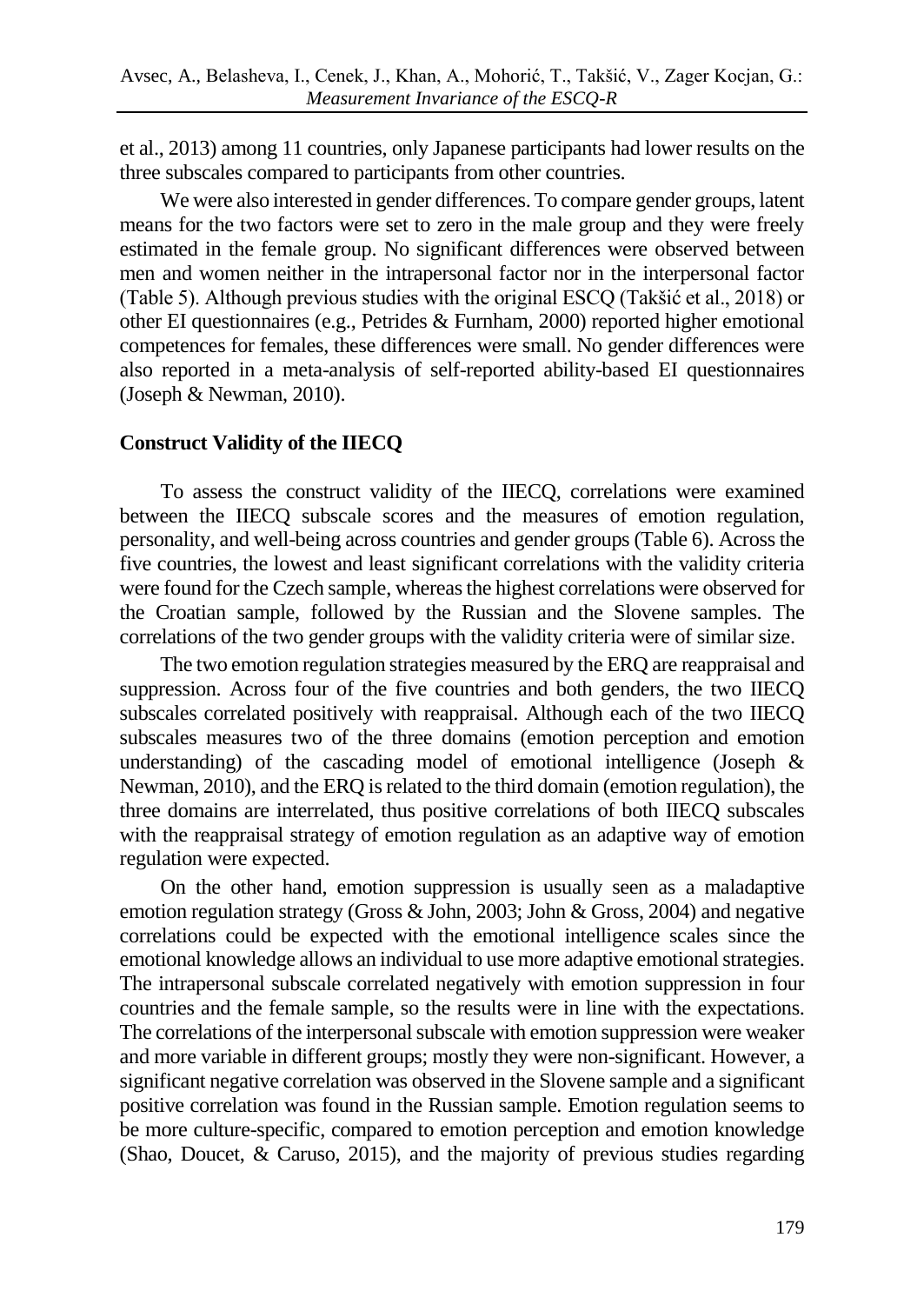maladaptive aspects of emotion suppression were made in individualistic cultures (Gross & John, 2003; John & Gross, 2004). Later studies, using samples from collectivistic cultures, found that emotion suppression was not related to negative outcomes (Soto, Perez, Kim, Lee, & Minnick, 2011). Similarly, in our study we did not find that perception and understanding of other`s emotions would be related to a lower suppression except in the Slovene sample; in the Russian sample, it was even related to a more frequent use of emotion suppression.

Table 6

|            |                          | Slovenia     | India            | Croatia                                        | Czech<br>Republic | Russia              |            | Male Female |
|------------|--------------------------|--------------|------------------|------------------------------------------------|-------------------|---------------------|------------|-------------|
|            |                          |              |                  | Intrapersonal emotional skills and competences |                   |                     |            |             |
| <b>ERQ</b> | Reappraisal              | $.20^{**}$   | $.34***$         | $.23***$                                       | .16               | $.25$ <sup>**</sup> | $.26^{**}$ | $.20^{**}$  |
|            | Suppression              | $-.37***$    | $-.18*$          | $-.40**$                                       | $-.17*$           | $-.04$              | $-.10$     | $-.29***$   |
| <b>BFI</b> | Extraversion             | $.28***$     | $.24***$         | $.29***$                                       | $.34***$          | $.33***$            | $.21***$   | $.32***$    |
|            | Agreeableness            | .10          | .13              | $.27***$                                       | .13               | $.12*$              | .09        | $.16***$    |
|            | Conscientiousness        | $.27***$     | $.21^{\ast}$     | $.33***$                                       | .09               | $.27***$            | $.32***$   | $.23***$    |
|            | Neuroticism              | $-.29***$    | $-.35***$        | $-.35***$                                      | $-.41***$         | $-.15*$             | $-.23**$   | $-.30**$    |
|            | <b>Openness</b>          | $.19***$     | .16              | $.19***$                                       | .10               | $.20***$            | $.21***$   | $.14***$    |
|            | <b>MHC-</b> Emotional WB | $.32***$     | $.33***$         | $.42***$                                       | .15               | $.39***$            | $.29***$   | $.35***$    |
| <b>SF</b>  |                          |              |                  |                                                |                   |                     |            |             |
|            | Social WB                | $.37***$     | $.36***$         | $.35***$                                       | .13               | $.33***$            | $.27***$   | $.36***$    |
|            | Psychological WB         | $.47***$     | $.38^{\ast\ast}$ | $.51***$                                       | $.32***$          | $.43***$            | $.35***$   | $.46***$    |
|            |                          |              |                  | Interpersonal emotional skills and competences |                   |                     |            |             |
| ERQ        | Reappraisal              | $.17^{\ast}$ | $.22^{**}$       | .10                                            | $.40**$           | $.37***$            | $.27***$   | $.27***$    |
|            | Suppression              | $-.31***$    | .04              | .03                                            | .07               | $.18***$            | .05        | .01         |
| <b>BFI</b> | Extraversion             | $.28***$     | .08              | .10                                            | $.20*$            | $.31***$            | $.21***$   | $.20***$    |
|            | Agreeableness            | .02          | .13              | .08                                            | $.22***$          | $-.05$              | .07        | .04         |
|            | Conscientiousness        | $.23***$     | .05              | $.18***$                                       | .13               | $.22***$            | .10        | $.22***$    |
|            | Neuroticism              | $-.08$       | $-.03$           | $-.08$                                         | $-16$             | $-.08$              | $-.13*$    | $-0.06$     |
|            | <b>Openness</b>          | $.28***$     | $.36***$         | $.35***$                                       | $.29***$          | $.23***$            | $.26***$   | $.28***$    |
|            | <b>MHC-</b> Emotional WB | $.21***$     | .09              | $.18***$                                       | .03               | $.19***$            | $.22***$   | $.14***$    |
| <b>SF</b>  |                          |              |                  |                                                |                   |                     |            |             |
|            | Social WB                | $.17*$       | $.25***$         | $.18*$                                         | .07               | $.21***$            | $.17***$   | $.19***$    |
|            | Psychological WB         | $.31***$     | $.26***$         | $.20***$                                       | $.24***$          | $.30***$            | $.30***$   | $.28***$    |

*Correlations between the IIECQ Subscales and the Measures of Emotion Regulation, Personality, and Well-Being by Country and Gender Groups*

*Note*.  $p < .05$ ;  $p < .01$ .

The examination of the correlations of the IIECQ subscales with the basic personality traits revealed a somewhat stronger association of the intrapersonal subscale with personality compared to the interpersonal subscale. Before examining correlations in more detail, we must mention a lower reliability of some of the BFI subscales in one or more countries, which could be attributed to a relatively low number of items per subscale (considering that the shortened version of the BFI was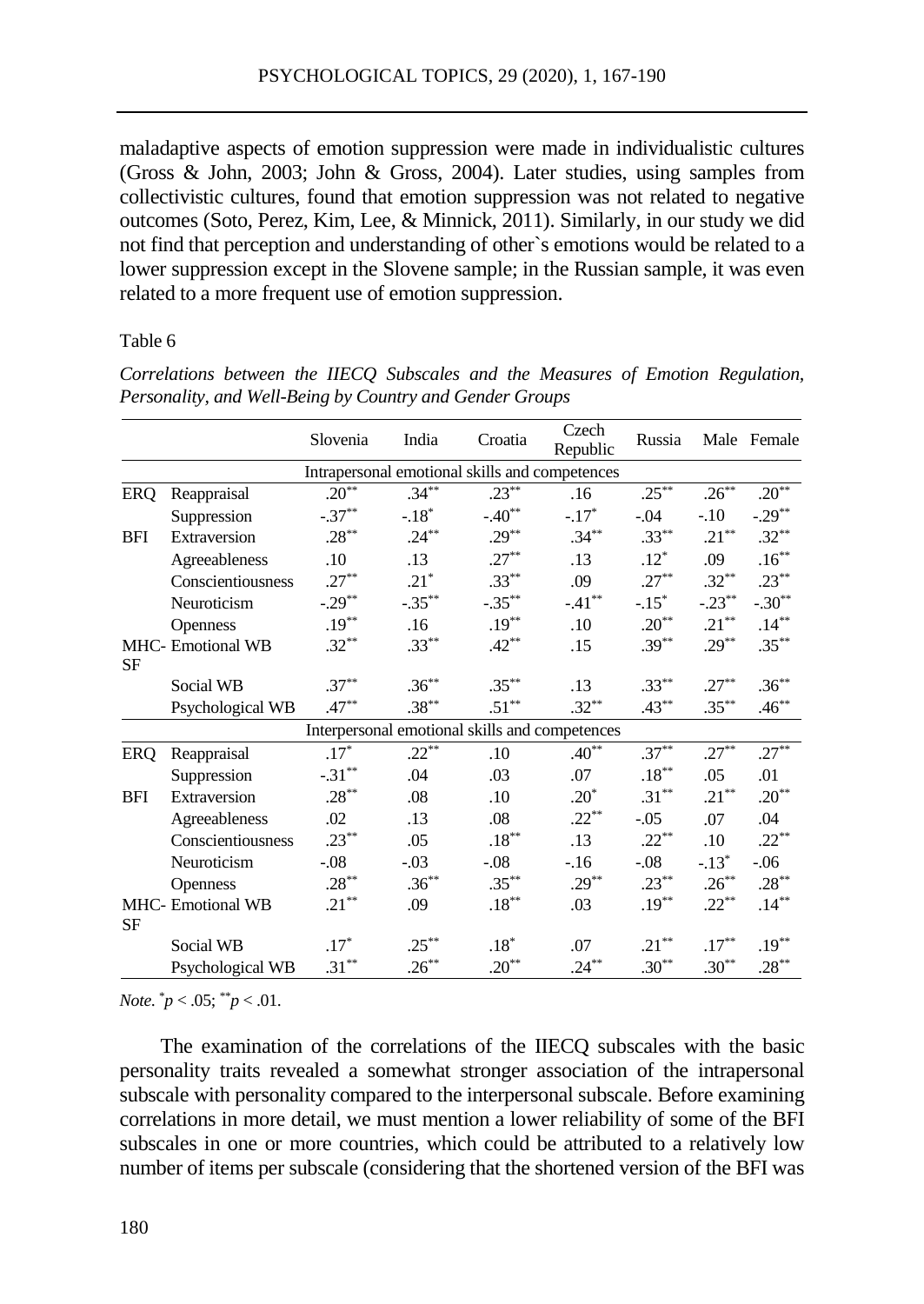used), so these correlations should be treated with caution. Personality traits most strongly associated with the intrapersonal subscale across all groups were extraversion and neuroticism; their correlations were in the opposite directions. Conscientiousness and openness were also correlated positively with the intrapersonal subscale in all groups but the Czech sample. Correlations between agreeableness and the intrapersonal subscale were weaker and significant only in the Croatian and the Russian samples and in the female sample. The interpersonal subscale was most strongly correlated with openness, with positive and significant correlations in all groups. Weaker and more variable correlations of the interpersonal subscale were observed with extraversion and conscientiousness. Correlations with agreeableness and neuroticism were close to zero in almost all groups. Insignificant correlations with agreeableness and neuroticism were found also in previous studies using ESCQ (except for the MR subscale, which has no equivalent in IIECQ) (Takšić, 2001; Takšić et al., 2018). In a meta-analysis (Joseph & Newman, 2010), the sample-size weighted mean correlations between the self-reported ability EI measures and extraversion, agreeableness, conscientiousness neuroticism, and openness were .27, .26, .32, .34, .24, respectively. Therefore, the pattern of correlations between personality and the ESCO and the IIECO are somewhat specific compared to other self-rated ability EI measures.

Finally, correlations of the IIECQ subscales with the emotional, social, and psychological components of well-being were positive and they were slightly higher for the intrapersonal subscale, but generally significant also for the interpersonal subscale. The highest correlations across all groups were observed with the psychological well-being. Several studies showed significant correlations between emotional intelligence and subjective well-being (e.g., Avsec et al., 2009; Gallagher & Vella-Broderick, 2008; Landa, Martos, & López-Zafra, 2010). Individuals who perceive and understand theirs and others emotions tend to behave more rationally when confronted with problems, perceive everyday troubles as less stressful, and consequently experience higher subjective well-being (Bar-On, 2000).

## **Conclusion**

The main issue of the present study was to examine psychometric properties of the *Intrapersonal and Interpersonal emotional competences questionnaire* (*IIECQ*) by analysing its factor structure and measurement invariance across countries and gender groups. Examining measurement invariance provides a valuable insight into similarity and dissimilarity of perception of the construct across different groups of participants.

The hypothesized two-factor structure of the IIECQ with factors comprising intrapersonal and interpersonal emotional competences, respectively, was confirmed across five countries and both gender groups, although some item residual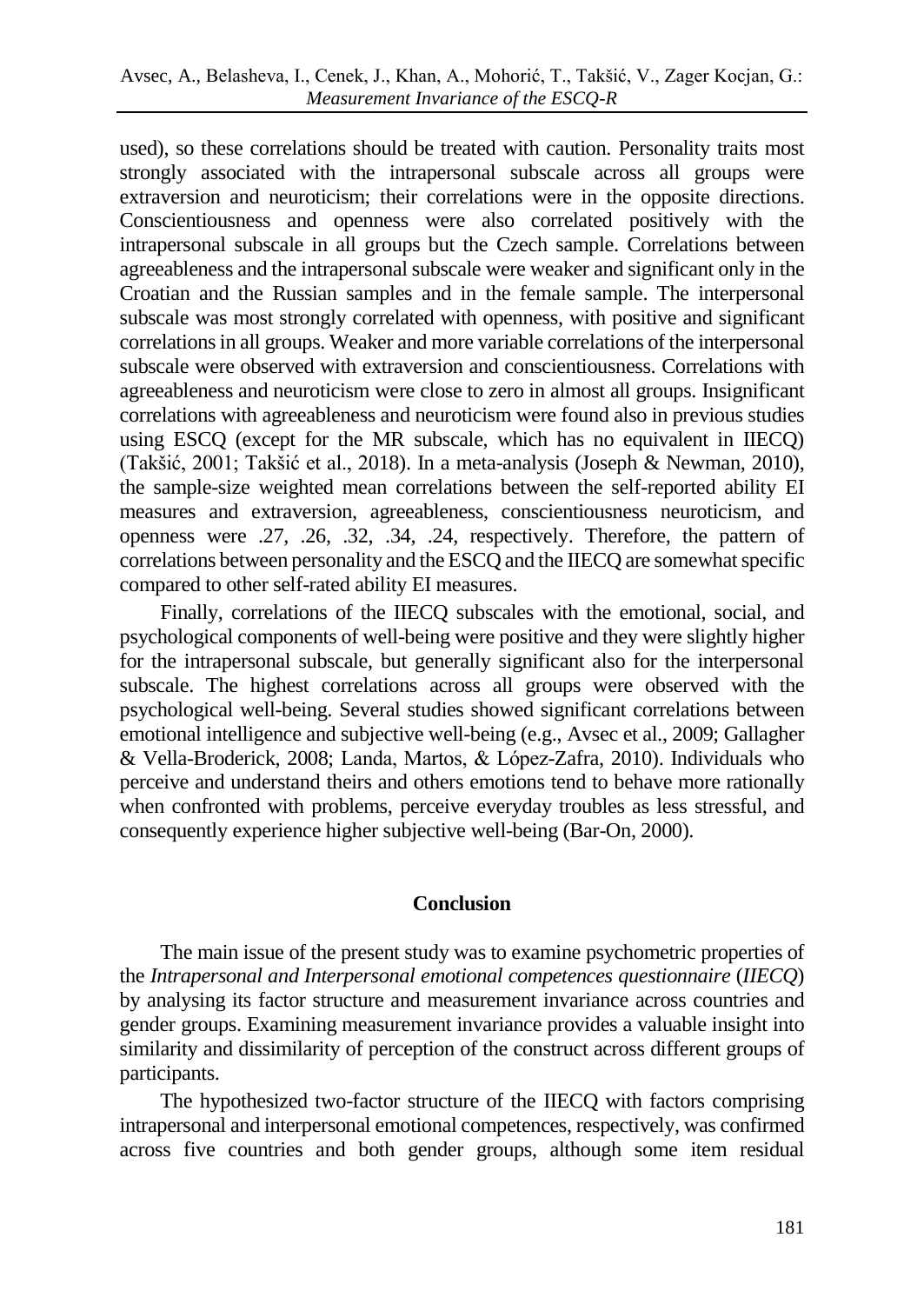covariances had to be estimated freely to ensure an adequate fit of the models. Measurement invariance of the IIECQ was investigated across five countries. Our results revealed that configural and metric invariances held across countries, but scalar invariance was partial with three items having varying intercepts in different countries. According to Steenkamp and Baumgartner (1998), at least two invariant items per scale are required for valid factor mean comparisons across groups. With this condition satisfied, latent scores of the two IIECQ factors were compared between the five countries. The obtained differences were small. Intrapersonal emotional competences were lower in the Czech Republic and Croatia, compared to Slovenia, which had the highest latent mean value for this factor. Participants from the Czech Republic had the lowest level of interpersonal emotional competences, whereas Croatians had the highest level of these skills. Nevertheless, the non-optimal sampling procedure across countries should be taken into consideration when interpreting these results. Full measurement invariance was confirmed across gender groups. The comparison of factor means revealed no differences between men and women in the two factors of emotional competences. Our results also indicated good construct validity of the IIECQ in terms of the relationships with the personality traits, subjective well-being and emotion regulation. Overall, our results suggest that the IIECQ measures emotional competences in the same way across the five countries investigated as well as across gender.

Our study has some limitations worth noting. The construct validity of the IIECQ should be examined in much more detail. Although all the items of the original ESCQ were designed according to the Mayer-Salovey model of EI (Mayer & Salovey, 1997), only 45 of the initial 300 items were retained in the ESCQ based on the exploratory factor analysis results (Takšić, 1998, 2001). In this study, we additionally selected only 12 items from the ESCQ on the theoretical account regarding the self and other distinction, but the distinction between the first and the second branch of the Mayer-Salovey model (Mayer & Salovey, 1997) or the cascading model (Joseph & Newman, 2010; perception and understanding) was not considered. In future studies, correlations with all four branches of the model should be examined to contextualize intrapersonal and interpersonal emotional competences scales in the emotional competence space.

One problematic issue of the study concerns the convenience sampling of participants, which resulted in a disproportional share of male and female participants that were all of similar age, thus limiting generalizability of our results and their interpretation. Possibly, the cross-cultural differences would be larger if other than students were included in the sample. Samples from some of the countries were relatively small and should be enhanced, both in terms of their size and heterogeneity, for more robust conclusions. Although our results indicate that the IIECQ scores can be meaningfully compared across countries, only East/Middle European countries and India were included in the present study. Samples from West European and Asian countries were also collected but were not large enough to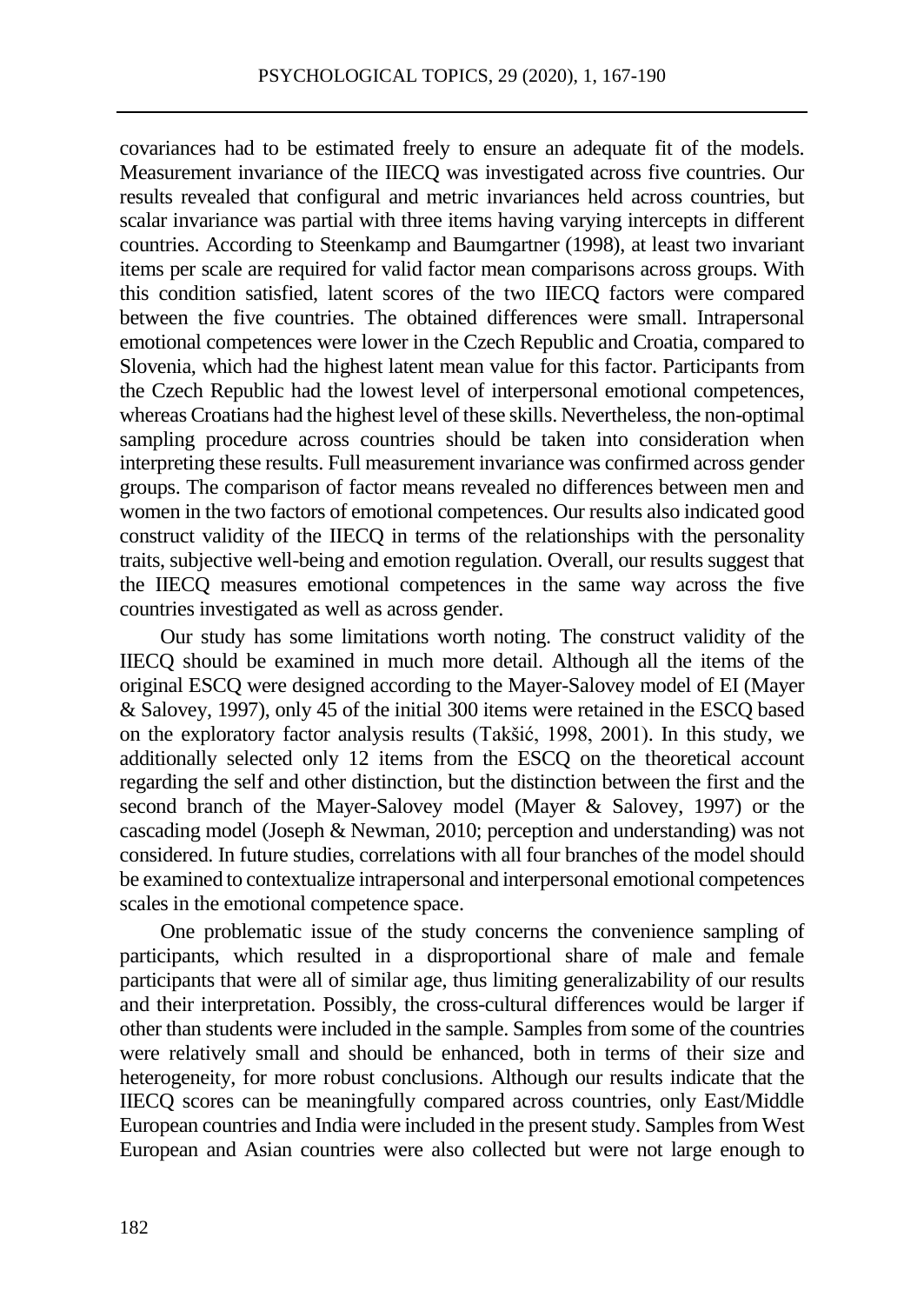include them in the analysis. Future studies should examine measurement invariance of the IIECQ in other national samples as well. Self-selection of the participants could represent another limitation that could affect counties' mean levels of emotional skills and competences.

Overall, our findings supported the hypothesized two-factor structure of the IIECQ. Measurement invariance was confirmed across five countries included in the study (the exception being noninvariant intercepts of three items) as well as across both gender groups. IIECQ overcomes several shortcomings of the original ESCQ, with one of the benefits also being a reduced length of the scale. A further examination of measurement invariance of the IIECQ across various countries could advance our understanding of cross-cultural differences in emotional competences as well as in antecedents and consequences related to it.

#### **References**

- Averill, J. R., & Thomas-Knowles, C. (1991). Emotional creativity. In K. T. Strongman (Ed.), *International review of studies on emotions* (Vol. 1, pp. 269-299). London: Wiley.
- Avsec, A. (2005, July). Emotional Skills and Competence Questionnaire: Reliability and validity of a Slovene version. In V. Takšić (Chair), *Cross-cultural validation of Emotional Skills and Competence Questionnaire (ESCQ).* Symposium conducted at the 9 th European Congress of Psychology, Granada, Spain.
- Avsec, A., Masnec, P., & Komidar, L. (2009). Personality traits and emotional intelligence as predictors of teachers' psychological well-being. *Horizons of Psychology, 18*(3), 73-86.
- Avsec, A., Takšić, V., & Mohorić, T. (2009). The relationship of trait emotional intelligence with the Big Five in Croatian and Slovene university student sample. *Horizons of Psychology, 18*, 99-110.
- Bar-On, R. (2000). Emotional and social intelligence: Insights from the Emotional Quotient Inventory. In R. Bar-On & J. D. A. Parker (Eds.), *Handbook of emotional intelligence: Theory, development, assessment, and application at home, school and in the workplace*  (pp. 363-388). San Francisco: Jossey-Bass.
- Bar-On, R. (2002). *Bar-On Emotional Quotient Inventory: Short (EQ-i: S): Technical manual.* Canada: Multi-Health Systems Inc.
- Bentler, P. M. (1990). Comparative fit indexes in structural models. *Psychological Bulletin, 107*(2), 238-246.
- Binet, A. (1905/1916). New methods for the diagnosis of the intellectual level of subnormals. In E. S. Kite (transl.), *The development of intelligence in children* (pp. 1-90). Vineland, NJ: Publications of the Training School at Vineland.
- Browne, M. W., & Cudeck, R. (1993). Alternative ways of assessing model fit. *Sage Focus Editions, 154,* 136.
- Byrne, B. M. (2008). Testing for multigroup equivalence of a measuring instrument: A walk through the process. *Psicothema, 20,* 872-882.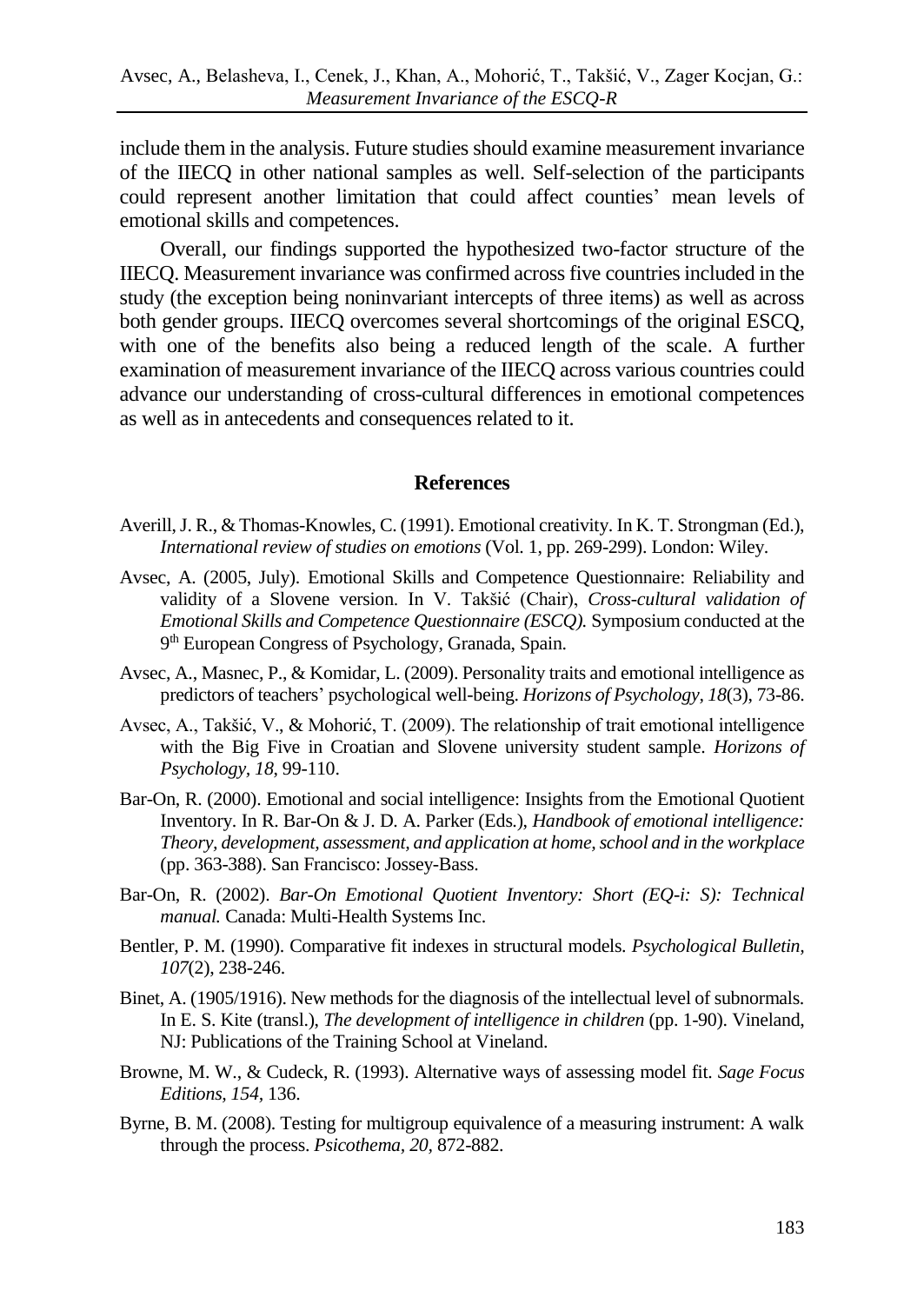- Byrne, B. M. (2013). *Structural equation modeling with Mplus: Basic concepts, applications, and programming*. New York: Routledge.
- Byrne, B. M., Shavelson, R. J., & Muthén, B. (1989). Testing for the equivalence of factor covariance and mean structures: The issue of partial measurement invariance. *Psychological Bulletin, 105,* 456-466.
- Chen, F. F. (2007). Sensitivity of goodness of fit indexes to lack of measurement invariance. *Structural Equation Modeling: A Multidisciplinary Journal, 14*(3), 464-504.
- Extremera, N., & Fernández-Berrocal, P. (2005, July). Emotional Skills and Competence Questionnaire (ESCQ): Adaptation to Spanish, reliability and its relationship with wellbeing indexes. In V. Takšić (Chair), *Cross-cultural validation of Emotional Skills and Competence Questionnaire (ESCQ).* Symposium conducted at the 9<sup>th</sup> European Congress of Psychology, Granada, Spain.
- Faria, L., & Lima Santos, N. (2005, July). Adaptation of the Emotional Skills and Competence Questionnaire (ESCQ) to the Portuguese context. In V. Takšić (Chair), *Cross-cultural validation of Emotional Skills and Competence Questionnaire (ESCQ).* Symposium conducted at the 9<sup>th</sup> European Congress of Psychology, Granada, Spain.
- Faria, L., Lima Santos, N., Takšić, V., Räty, H., Molander, B., Holmström, S., & Toyota, H. (2006). Cross-cultural validation of the Emotional Skills and Competence Questionnaire (ESCQ*)*. *Psicologia*, *20,* 95-127.
- Gallagher, E. N., & Vella-Broderick, D. A. (2008). Social support and emotional intelligence as predictors of subjective well-being. *Personality and Individual Differences, 44,* 1551- 1561.
- Gardner, H. (1983). *Frames of mind: The theory of multiple intelligences*. New York: Basic Books.
- Goleman, D. (1995). *Emotional intelligence*. New York: Bantam Books.
- Gross, J. J., & John, O. P. (2003). Individual differences in two emotion regulation processes: Implications for affect, relationships, and wellbeing. *Journal of Personality and Social Psychology, 85*, 348-362.
- Haga, S. M., Kraft, P., & Corby, E. (2009). Emotion regulation: Antecedents and well-being outcomes of cognitive reappraisal and expressive suppression in cross-cultural samples. *Journal of Happiness Studies, 10*(3), 271-291.
- Hu, L., & Bentler, P. M. (1999). Cutoff criteria for fit indexes in covariance structure analysis: Conventional criteria versus new alternatives. *Structural Equation Modeling, 6*(1), 1- 55. https://doi.org/10.1080/10705519909540118
- John, O. P., & Gross, J. J. (2004). Healthy and unhealthy emotion regulation: Personality processes, individual differences, and lifespan development. *Journal of Personality, 72,* 1301-1334.
- Joseph, D. L., & Newman, D. A. (2010). Emotional intelligence: An integrative meta-analysis and cascading model. *Journal of Applied Psychology, 95*(1), 54-78.
- Keyes, C. L. M. (2005). Mental illness and/or mental health? Investigating axioms of the complete state model of health. *Journal of Consulting and Clinical Psychology, 73,* 539- 548*.*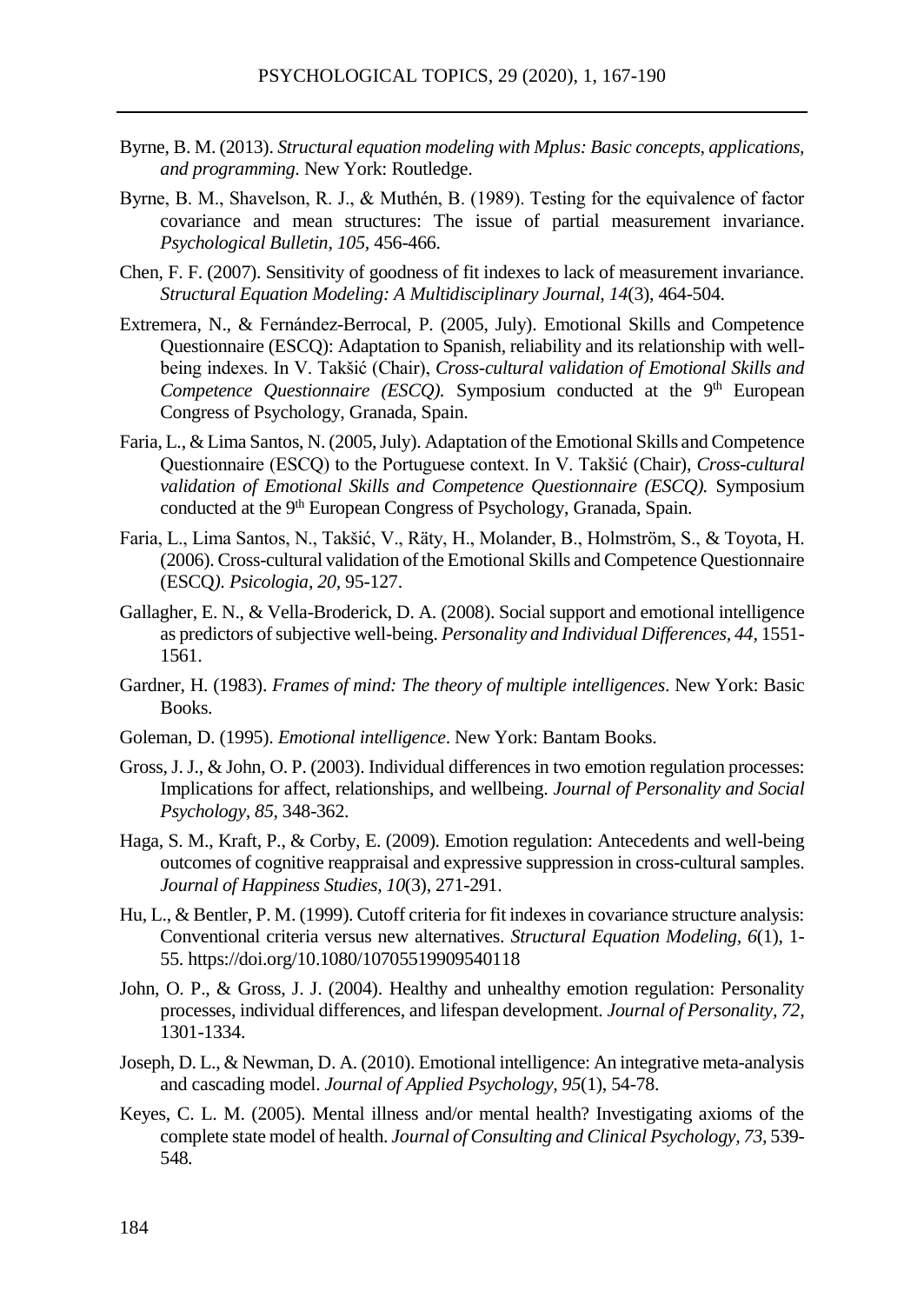- Kovaleva, A., Beierlein, C., Kemper, C. J., & Rammstedt, B. (2013). Psychometric properties of the BFI-K: A cross-validation study. *The International Journal of Educational and Psychological Assessment*, *13*(1), 34-50.
- Landa, J. M. A., Martos, M. P., & López-Zafra, E. (2010). Emotional intelligence and personality traits as predictors of psychological well-being in Spanish undergraduates. *Social Behavior and Personality: An International Journal, 38*(6), 783-794.
- Lapierre, S. (2008, July). *Emotional intelligence and well-being in old age*. Paper presented at 4 th European Conference on Positive Psychology, Opatija, Croatia.
- Legree, P. J., Psotka, J., Robbins, J., Roberts, R. D., Putka, D. J., & Mullins, H. M. (2014). Profile similarity metrics as an alternate framework to score rating-based tests: MSCEIT reanalyses. *Intelligence, 47,* 159-174.
- MacCann, C., Joseph, D. L., Newman, D. A., & Roberts, R. D. (2014). Emotional intelligence is a second-stratum factor of intelligence: Evidence from hierarchical and bifactor models. *Emotion, 14,* 358-374.
- MacCann, C., & Roberts, R. D. (2008). New paradigms for assessing emotional intelligence: Theory and data. *Emotions, 8,* 540-551.
- Mayer, J. D., Caruso, D. R., & Salovey, P. (2016). The ability model of emotional intelligence: Principles and updates. *Emotion Review, 8,* 290-300.
- Mayer, J. D., & Salovey, P. (1995). Emotional intelligence and the construction and regulation of feelings. *Applied and Preventive Psychology, 4,* 197-208.
- Mayer, J. D., & Salovey, P. (1997). What is emotional intelligence? In P. Salovey & D. Sluyter (Eds.), *Emotional development and emotional intelligence: Implications for educators* (pp. 3-31). New York: Basic Books.
- Mayer, J. D., & Stevens, A. A. (1994). An emerging understanding of the reflective (meta) experience of mood. *Journal of Research in Personality, 28*, 351-373.
- Mayer, J. D., Caruso, R. D., Ziegler, E., & Dreyden, J. I. (1989). Intelligence and intelligencerelated personality traits. *Intelligence, 13*, 119-133.
- Melka, S. E., Lancaster, S. L., Bryant, A. R., & Rodriguez, B. F. (2011). Confirmatory factor and measurement invariance analyses of the emotion regulation questionnaire. *Journal of Clinical Psychology, 67*(12), 1283-1293.
- Mikulić, I. M. (2008, July). Cross-cultural validation of Emotional Skills and Competence Questionnaire: Assessing structural equivalence of adapted ESCQ for Argentina. In V. Takšić (Chair), *Cross cultural validation of various measures of emotional intelligence*. Symposium conducted at the 29<sup>th</sup> International Congress of Psychology, Berlin, Germany.
- Molander, B., Holmström, S., & Jansson, J. (2005, July). ESCQ-45 as related to self-rated job stress and health*.* In V. Takšić (Chair), *Cross-cultural validation of Emotional Skills and Competence Questionnaire (ESCQ)*. Symposium conducted at the 9<sup>th</sup> European Congress of Psychology, Granada, Spain.
- Muthén, L. K., & Muthén, B. O. (1998-2018). *Mplus user's guide (8th ed.)*. Los Angeles: Muthén & Muthén.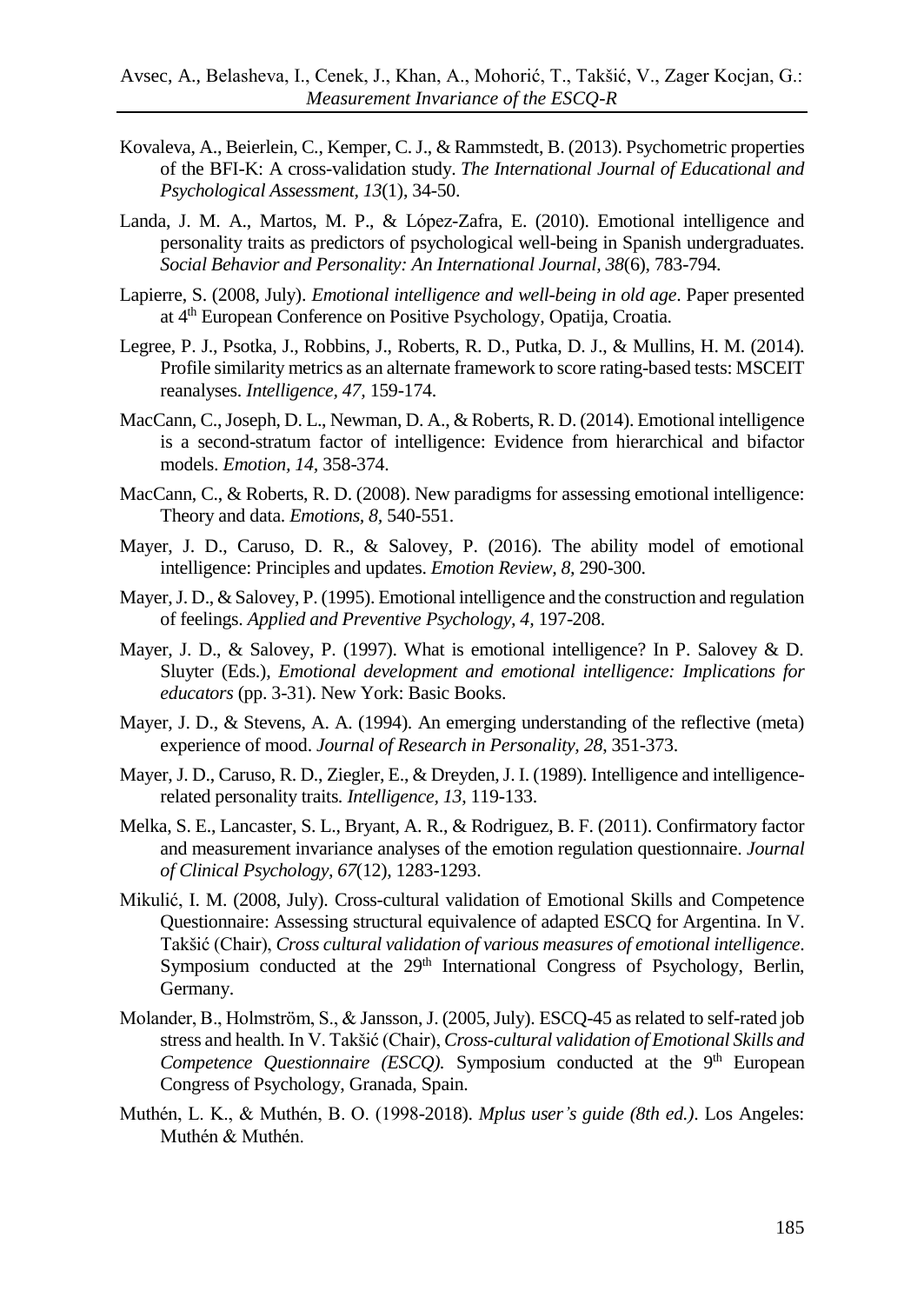- O'Connor, P. J., Hill, A., Kaya, M., & Martin, B. (2019). The measurement of emotional intelligence: A critical review of the literature and recommendations for researchers and practitioners. *Frontiers in Psychology, 10,* 1116.
- Petrides, K. V., & Furnham, A. (2000). Gender differences in measured and self-estimated trait emotional intelligence. *Sex Roles, 42,* 449-461.
- Petrides, K. V., Pita, R., & Kokkinaki, F. (2007). The location of trait emotional intelligence in personality factor space. *British Journal of Psychology, 98*, 273-289.
- Petrides, K. V., Sangareau, Y., Furnham, A., & Frederickson, N. (2006). Trait emotional intelligence and children's peer relations at school. *Social Development, 15,* 537-547.
- Ralston, D. A., Egri, C. P., Reynaud, E., Srinivasan, N., Furrer, O., Brock, D., & Wallace, A. (2011). A twenty-first century assessment of values across the global workforce. *Journal of Business Ethics, 104*, 1. https://doi.org/10.1007/s10551-011-0835-8
- Räty, H. (2005, July). Perceived emotional competence and self-concept. In V. Takšić (Chair), *Cross-cultural validation of Emotional Skills and Competence Questionnaire (ESCO).* Symposium conducted at the 9<sup>th</sup> European Congress of Psychology, Granada, Spain.
- Rice, S. M., Treeby, M. S., Gersh, E., Ogrodniczuk, J. S., & Kealy, D. (2018). The emotion regulation questionnaire: ERQ-9 factor structure and measurement invariance in Australian and Canadian community samples. *TPM Testing, Psychometrics, Methodology in Applied Psychology, 25*(3), 369-378.
- Saklofske, D. H, Austin, E. J., & Minski, P. S. (2003). Factor structure and validity of a trait emotional intelligence measure. *Personality and Individual Differences, 34*, 707-721.
- Salovey, P., & Mayer, J. D. (1990). Emotional intelligence. *Imagination, Cognition, and Personality, 9*(3), 185-211.
- Salovey, P., Mayer, J. D., Goldman, S. L., Turvey, C., & Palfai, T. P. (1995). Emotional attention, clarity, and repair: Exploring emotional intelligence using the Trait Meta-Mood Scale. In J. W. Pennebaker (Ed.), *Emotion, disclosure, & health* (pp. 125-154). Washington: American Psychological Association.
- Sánchez-Álvarez, N., Extremera, N., & Fernández-Berrocal, P. (2015). The relation between emotional intelligence and subjective well-being: A meta-analytic investigation. *The Journal of Positive Psychology, 11,* 276-285.
- Shao, B., Doucet, L., & Caruso, D. R. (2015). Universality versus cultural specificity of three emotion domains: Some evidence based on the cascading model of emotional intelligence. *Journal of Cross-Cultural Psychology, 46*(2), 229-251.
- Soto, J. A., Perez, C. R., Kim, Y. H., Lee, E. A., & Minnick, M. R. (2011). Is expressive suppression always associated with poorer psychological functioning? A cross-cultural comparison between European Americans and Hong Kong Chinese. *Emotion, 11*(6), 1450-1455.
- Steenkamp, J. B. E., & Baumgartner, H. (1998). Assessing measurement invariance in crossnational consumer research. *Journal of Consumer Research, 25,* 78-90.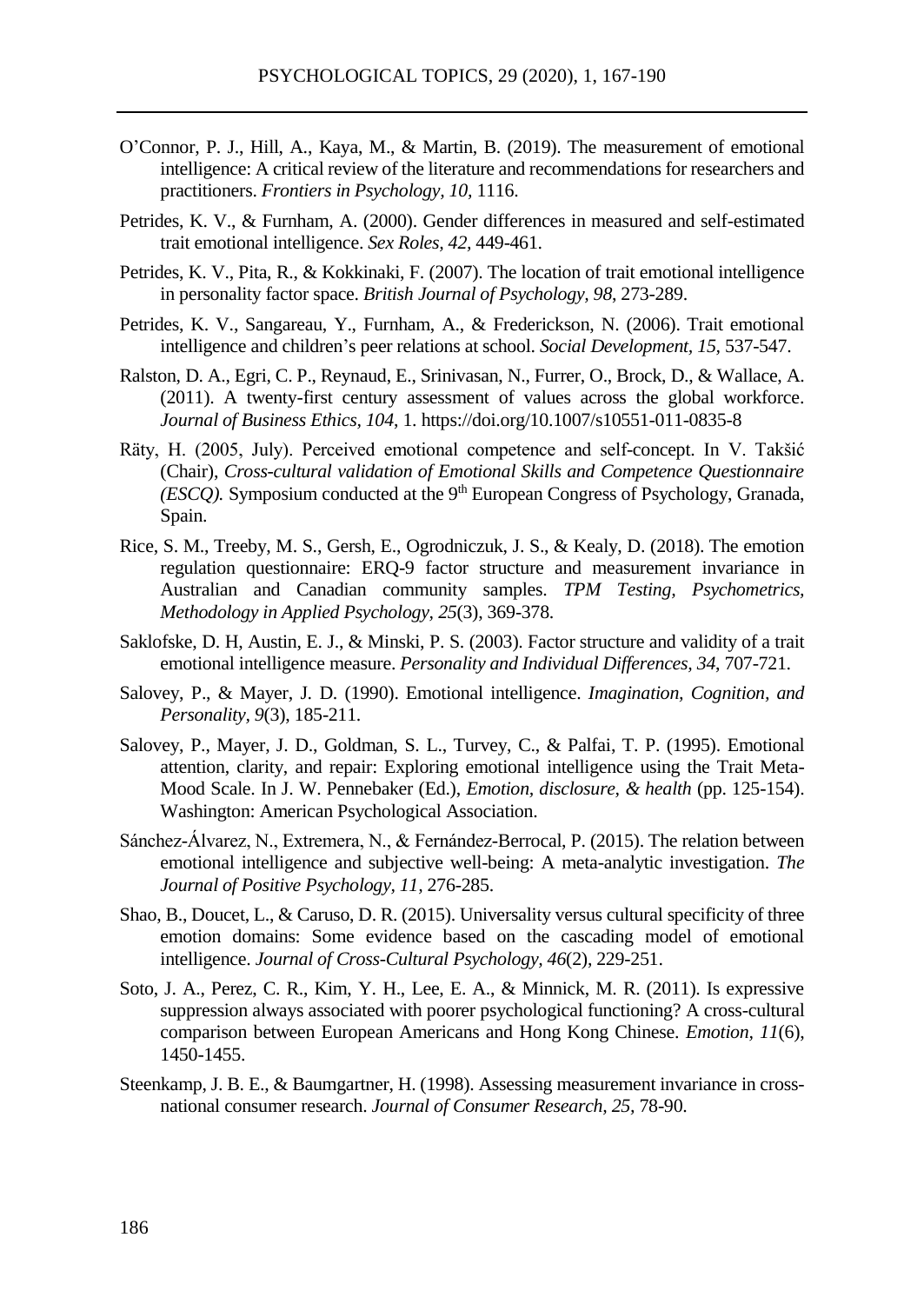- Takšić, V. (1998). *Validacija konstrukta emocionalne inteligencije. [Validation of the Emotional Intelligence Construct].* (Unpublished doctoral dissertation.) Faculty of Humanities and Social Sciences, University of Zagreb, Zagreb.
- Takšić, V. (2001). Upitnici emocionalne kompetentnosti (inteligencije). [Emotional competence (intelligence) questionnaires]. In K. Lacković-Grgin & Z. Penezić (Eds.)*, Zbirka psihologijskih mjernih instrumenata. [The collection of psychological instruments.]* (pp. 27-41). Zadar: University of Zadar.
- Takšić, V. (2002, October). *The importance of emotional intelligence (competence) in positive psychology.* Paper presented at the 1<sup>st</sup> International Positive Psychology Summit, Washington, DC.
- Takšić, V. (July, 2005). Basic psychometric properties of Emotional Skills and Competence Questionnaire (ESCQ) in Croatian samples. In V. Takšić (Chair), *Cross-cultural validation of Emotional Skills and Competence Questionnaire (ESCQ).* Symposium conducted at the 9th European Congress of Psychology, Granada, Spain.
- Takšić, V., Bradić, S, & Žauhar, V. (2013). Prikaz metoda za procjenu kroskulturalne ekvivalentnosti na primjeru Upitnika emocionalne kompetentnosti [Overview of some cross-cultural equivalence procedures performed on the Emotional Skills and Competence Questionnaire]. *Primenjena psihologija, 6*, 101-120.
- Takšić, V., Mohorić, T., & Holmström, S. (2018). Cross-cultural studies of trait emotional intelligence using the Emotional Skills and Competence Questionnaire. In M. C. Perez-Fuentes, M. M. Molero Jurado, & J. J. Gazquez Linares (Eds.), *Emotional intelligence: Perceptions, interpretations, and attitudes* (pp. 29-64). New York: Nova Science Publishers, Inc.
- Takšić, V., Mohorić, T., & Duran, M. (2009). Emotional Skills and Competence Questionnaire (ESCQ) as a self-report measure of emotional intelligence. *Horizons of Psychology, 18,* 7-21.
- Toyota, H., Morita, T., & Takšić, V. (2007). Development of a Japanese version of the emotional skills and competence questionnaire. *Perceptual and Motor Skills*, *105*, 469- 476.
- van de Vijver, F., & Hambleton, R. K. (1996) Translating tests: Some practical guidelines. *European Psychologist, 1,* 89-99.
- Xu, Q. (2008, July). Validation of the emotion skills and competence questionnaire in Chinese setting. In V. Takšić (Chair), *Cross cultural validation of various measures of emotional intelligence*, 29<sup>th</sup> International Congress of Psychology, Berlin, Germany.
- Żemojtel, P. M., Piotrowski, J. P., Osin, E. N., Cieciuch, J., Adams, B. G., Ardi, R., … Maltby, J. (2018). The mental health continuum‐ short form: The structure and application for cross‐ cultural studies - a 38 nation study. *Journal of Clinical Psychology*, *74*(6), 1034- 1052.

Received: September 22, 2019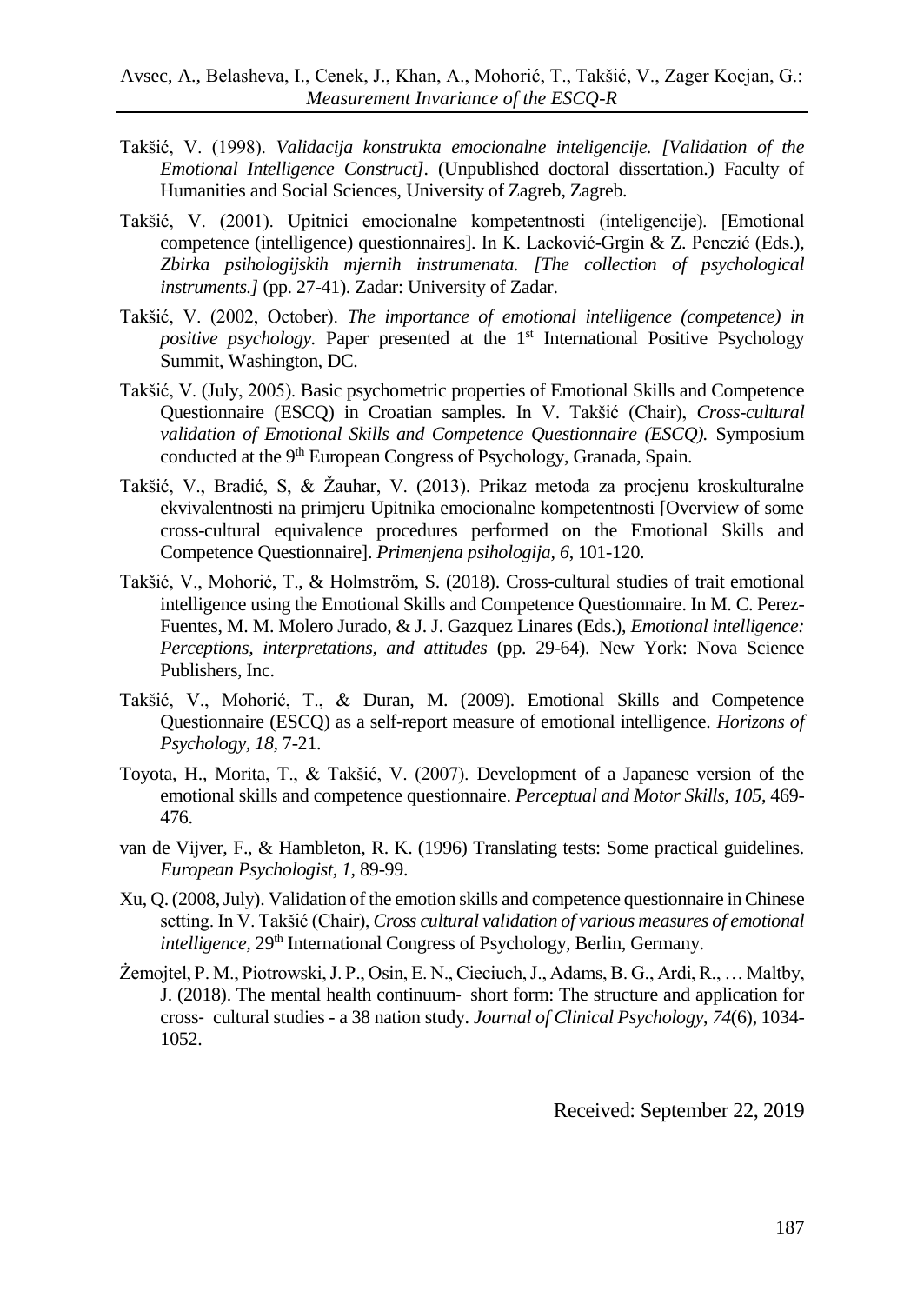| I                                                                          |
|----------------------------------------------------------------------------|
|                                                                            |
|                                                                            |
|                                                                            |
|                                                                            |
|                                                                            |
|                                                                            |
|                                                                            |
|                                                                            |
|                                                                            |
|                                                                            |
|                                                                            |
|                                                                            |
|                                                                            |
|                                                                            |
|                                                                            |
|                                                                            |
| י<br>י<br>j<br>١                                                           |
|                                                                            |
|                                                                            |
|                                                                            |
|                                                                            |
|                                                                            |
| ĭ                                                                          |
|                                                                            |
|                                                                            |
|                                                                            |
|                                                                            |
|                                                                            |
|                                                                            |
|                                                                            |
|                                                                            |
|                                                                            |
|                                                                            |
|                                                                            |
|                                                                            |
|                                                                            |
|                                                                            |
|                                                                            |
|                                                                            |
|                                                                            |
|                                                                            |
|                                                                            |
|                                                                            |
|                                                                            |
|                                                                            |
|                                                                            |
|                                                                            |
|                                                                            |
|                                                                            |
| ֖֖֖֖֖ׅ֖֧֖֖֖֧ׅ֪ׅ֖֖֖֧֪֪ׅ֪֪ׅ֖֧֚֚֚֚֚֚֚֚֚֚֚֚֚֚֚֚֚֚֚֚֚֚֚֚֚֚֚֚֚֚֚֚֚֚֚֚֚֚֡֝֓֞֝֝֞֝֬ |
| ,<br>,<br>,<br>,<br>,                                                      |
|                                                                            |
|                                                                            |
|                                                                            |
|                                                                            |
|                                                                            |
|                                                                            |
|                                                                            |
|                                                                            |
|                                                                            |
|                                                                            |
|                                                                            |
|                                                                            |
|                                                                            |
|                                                                            |
| ו<br>ו                                                                     |
| j<br>$\overline{ }$<br>ĺ<br>ļ                                              |

|          |                                                                                                                                                                                                                                            |                                                                                                                                                                               |                   |                                                                                                                                                                                                                                                     |                  |          |        | Appendix          |          |        |                                                      |                                                |            |                |                               |
|----------|--------------------------------------------------------------------------------------------------------------------------------------------------------------------------------------------------------------------------------------------|-------------------------------------------------------------------------------------------------------------------------------------------------------------------------------|-------------------|-----------------------------------------------------------------------------------------------------------------------------------------------------------------------------------------------------------------------------------------------------|------------------|----------|--------|-------------------|----------|--------|------------------------------------------------------|------------------------------------------------|------------|----------------|-------------------------------|
| Table A1 |                                                                                                                                                                                                                                            |                                                                                                                                                                               |                   |                                                                                                                                                                                                                                                     |                  |          |        |                   |          |        |                                                      |                                                |            |                |                               |
|          | Descriptive Statistics for                                                                                                                                                                                                                 |                                                                                                                                                                               |                   | the IIECQ Items and the Subscale Scores Score across Countries and Gender Groups                                                                                                                                                                    |                  |          |        |                   |          |        |                                                      |                                                |            |                |                               |
|          |                                                                                                                                                                                                                                            |                                                                                                                                                                               |                   | Intrapersonal emotional skills and competences                                                                                                                                                                                                      |                  |          |        |                   |          |        |                                                      | Interpersonal emotional skills and competences |            |                |                               |
|          |                                                                                                                                                                                                                                            | $\begin{tabular}{ c c } \hline \quad \quad & \quad \quad & \quad \quad & \quad \quad \\ \hline \quad \quad & \quad \quad & \quad \quad & \quad \quad \\ \hline \end{tabular}$ | Item <sub>2</sub> | Item <sub>3</sub>                                                                                                                                                                                                                                   | Icm <sub>4</sub> | Item 5   | Item 6 | Item <sub>7</sub> | Item $8$ | Item 9 | Item 10                                              | Item 11                                        | Item 12    |                | - Intrapersonal Interpersonal |
| Country  |                                                                                                                                                                                                                                            |                                                                                                                                                                               |                   |                                                                                                                                                                                                                                                     |                  |          |        |                   |          |        |                                                      |                                                |            |                |                               |
|          | $M\left( \text{SD}\right)$ Slovenia                                                                                                                                                                                                        |                                                                                                                                                                               |                   | $3.61(85)$ $3.90(75)$ $4.00(74)$ $3.95(78)$ $3.59(91)$ $3.89(83)$ $3.29(87)$ $3.34(87)$ $3.64(82)$ $3.83(78)$ $3.72(78)$ $3.70(75)$                                                                                                                 |                  |          |        |                   |          |        |                                                      |                                                |            | 22.94 (3.64)   | 21.51 (3.78)                  |
|          | Skewness/Kurtosis -0.7                                                                                                                                                                                                                     |                                                                                                                                                                               |                   | $-0.780.044 - 0.580.78 - 0.580.78 - 0.780103 - 0.5900 - 0.6400.07 - 0.6400.07 - 0.5900 - 0.5900 - 0.5800.04 - 0.5800.04 - 0.5800.03 - 0.5900.04 - 0.5900.03 - 0.5900.04 - 0.5900.03 - 0.5900.04 - 0.5900.04 - 0.5900.04 - 0.5900.05 - 0.5900.04 - $ |                  |          |        |                   |          |        |                                                      |                                                |            | $-0.61/1.19$   | $-0.42/1.23$                  |
|          | helia M(SD)<br>Baby 19.19(1.07)3.74(1.01)3.77(1.06)4.03(9)3.68(1.00)4.14(88)3.57(57)3.52(95)3.57(95)3.82(97)3.68(92)400(90)<br>Baby 1.58 (97)17.8 (30)19.74(8)3.98 (54)3.54 (56)3.58 (57)3.77 -931/20<br>Croatia M(SD)<br>Croatia Skewness |                                                                                                                                                                               |                   | 3.19(1.07) 3.74(1.01) 3.77(1.06) 4.03(91) 3.68(1.00) 4.14(86) 3.57(87) 3.52(95) 3.57(95) 3.82(97) 3.68(92) 4.00(90)                                                                                                                                 |                  |          |        |                   |          |        |                                                      |                                                |            | 22.54 (3.98)   | 22.17 (4.20)                  |
|          |                                                                                                                                                                                                                                            |                                                                                                                                                                               |                   |                                                                                                                                                                                                                                                     |                  |          |        |                   |          |        |                                                      |                                                |            | $-41/ -07$     | $-38/0.24$                    |
|          |                                                                                                                                                                                                                                            |                                                                                                                                                                               |                   |                                                                                                                                                                                                                                                     |                  |          |        |                   |          |        |                                                      |                                                |            | 22.50 (3.95)   | 22.25 (3.46)                  |
|          |                                                                                                                                                                                                                                            |                                                                                                                                                                               |                   |                                                                                                                                                                                                                                                     |                  |          |        |                   |          |        |                                                      |                                                |            | $-48/0.31$     | $-26/98$                      |
|          |                                                                                                                                                                                                                                            |                                                                                                                                                                               |                   |                                                                                                                                                                                                                                                     |                  |          |        |                   |          |        |                                                      |                                                |            | 22.23 (3.40)   | 20.75 (3.89)                  |
|          | 09. (91.- 92. / 25. / 25. / 26. 14. / 21. - 29. / 20. / 29. / 49. / 49. / 24. / 24. / 24. / 26. / 29. - 27. / 25. / 29. / 29. / 29. / 29. / 29. / 29. / 29. / 29. / 29. / 29. / 29. / 29. / 20. / 29. / 29. / 29. / 29. / 29.              |                                                                                                                                                                               |                   |                                                                                                                                                                                                                                                     |                  |          |        |                   |          |        |                                                      |                                                |            | $-22/22$       | $-29/14$                      |
| Russia   | $M\left( \text{SD}\right)$                                                                                                                                                                                                                 | 3.71                                                                                                                                                                          |                   | $(69)$ $(76)$ $(76)$ $(96)$ $(88)$ $(87)$ $(16)$ $(16)$ $(16)$ $(16)$ $(16)$ $(16)$ $(16)$ $(16)$ $(16)$ $(16)$ $(16)$ $(16)$ $(16)$ $(16)$ $(16)$ $(16)$ $(16)$ $(16)$ $(16)$ $(16)$ $(16)$ $(16)$ $(16)$ $(16)$ $(16)$ $(16$                      |                  |          |        |                   |          |        |                                                      |                                                |            | 23.13 (3.75)   | 21.34 (4.10)                  |
|          | Skewness/Kurtosis -.71 / .00                                                                                                                                                                                                               |                                                                                                                                                                               | $-45/ -31$        | $-0.65 / 23$                                                                                                                                                                                                                                        | $-77/63$         | $-56/13$ |        |                   |          |        | $-54/11 - 11/134 - 22/128 - 18/129 - 53/11 - 13/141$ |                                                | $-32/ -20$ | $-0.63 / 0.63$ | $-0.09$ / $-26$               |
| Gender   |                                                                                                                                                                                                                                            |                                                                                                                                                                               |                   |                                                                                                                                                                                                                                                     |                  |          |        |                   |          |        |                                                      |                                                |            |                |                               |
|          | $M\left( \text{SD} \right)$                                                                                                                                                                                                                |                                                                                                                                                                               |                   | $3.57(.98)$ $3.77(.90)$ $3.89(.87)$ $3.97(.86)$ $3.73(.86)$ $4.4(.91)$ $3.44(.97)$ $3.54(.97)$ $3.54(.93)$ $3.80(.87)$ $3.80(.85)$                                                                                                                  |                  |          |        |                   |          |        |                                                      |                                                |            | 22.94 (3.74)   | 21.62 (4.07)                  |
| Male     | Skewness/Kurtosis -- 58/-08 -- 58/-08 -- 58/-10 -- 161/-19 -- 58/-22 -- 58/-22 -- 58/-19 -- 59/-02 -- 19 -- 46/-01 -- 69/-00 -- 19 -- 59/-00                                                                                               |                                                                                                                                                                               |                   |                                                                                                                                                                                                                                                     |                  |          |        |                   |          |        |                                                      |                                                |            | $-0.63 / 0.66$ | $-27/25$                      |
| Female   | $M\left( \text{SD}\right)$                                                                                                                                                                                                                 |                                                                                                                                                                               |                   | $3.5(4(0)7)$ $3.77(86)$ $3.88(86)$ $3.98(88)$ $3.98(89)(81)$ $3.38(86)$ $3.41(86)$ $3.61(81)$ $3.82(84)$ $3.65(84)$ $3.72(84)$                                                                                                                      |                  |          |        |                   |          |        |                                                      |                                                |            | 22.64 (3.76)   | 21.58 (3.84)                  |
|          | Skewness/Kurtosis -.61/-.00                                                                                                                                                                                                                |                                                                                                                                                                               |                   | -28/ -27 (98 - 28/ -28 - 28/ -28 - 29 - 201 - 201 - 201 - 201 - 201 - 201 - 201 - 201 - 201 - 201 - 201 - 201 - 201 - 201 - 201 - 201 - 201 - 201 - 201 - 201 - 201 - 201 - 201 - 201 - 201 - 201 - 201 - 201 - 201 - 201 - 20                      |                  |          |        |                   |          |        |                                                      |                                                | $-36/01$   | $-43/36$       | $-27/37$                      |
|          |                                                                                                                                                                                                                                            |                                                                                                                                                                               |                   |                                                                                                                                                                                                                                                     |                  |          |        |                   |          |        |                                                      |                                                |            |                |                               |
|          |                                                                                                                                                                                                                                            |                                                                                                                                                                               |                   |                                                                                                                                                                                                                                                     |                  |          |        |                   |          |        |                                                      |                                                |            |                |                               |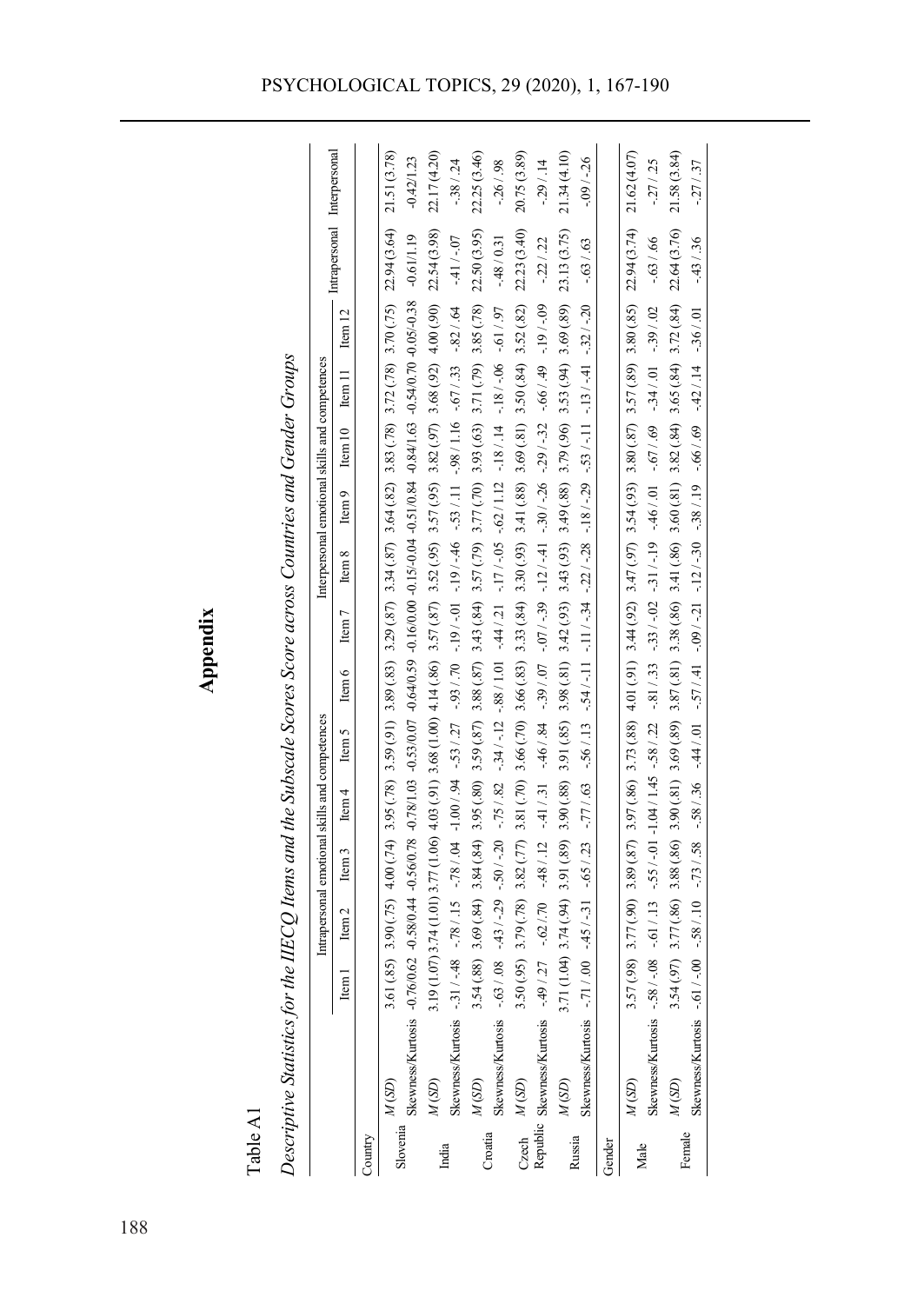|          |                               |                       |                 | Intrapersonal emotional skills and<br>competences |                 |                 |               |               |                       | Interpersonal emotional skills and<br>competences |                |                     |                 | YXX                             | <b>YXX</b>      |
|----------|-------------------------------|-----------------------|-----------------|---------------------------------------------------|-----------------|-----------------|---------------|---------------|-----------------------|---------------------------------------------------|----------------|---------------------|-----------------|---------------------------------|-----------------|
|          |                               | Item                  | Item            | Item                                              | Item            | Item            | Item          | Item          | Item                  | Item                                              | Item           | Item                | Item            | (Intrapersonal) (Interpersonal) |                 |
|          |                               |                       | $\mathbf{\sim}$ | ξ                                                 | 4               | 5               | $\circ$       | 7             | ${}^{\circ}$          | ᡋ                                                 | $\Xi$          |                     | $\overline{c}$  |                                 |                 |
| Country  |                               |                       |                 |                                                   |                 |                 |               |               |                       |                                                   |                |                     |                 |                                 |                 |
| Slovenia | Factor loading [Omega]        | Ľ.                    | Ľ.              | 94                                                | 56              |                 | 2             | 5             | 65                    |                                                   | 86             | 89                  | S               | $\frac{84}{3}$                  | 86              |
|          | Item-total r [Alpha           | $\mathcal{O}$         | 63              | $\frac{8}{3}$                                     | 53              | 67              | 58            | 53            | $\tilde{\mathcal{L}}$ | 75                                                | 73             | 76                  | 55              | 84                              | 87              |
| India    | Factor loading [Omega]        | 35                    | $\overline{5}$  | 42                                                | 62              |                 | $\mathcal{L}$ |               | ত্ৰ                   | $\mathcal{C}$                                     |                | $\ddot{\mathrm{s}}$ | $6\overline{3}$ | $\mathcal{L}$                   | $\frac{84}{3}$  |
|          | Item-total r [Alpha           | 39                    | $\mathcal{S}$   | $50^{\circ}$                                      | \$              | 7.58            | 53            | 25            | 65                    | 59                                                | 8 R F          | $\overline{5}$      |                 | $\overline{76}$                 | 85              |
| Croatia  | Factor loading [Omega]        | $\mathcal{L}$         | FT.             | L)                                                | $\mathcal{L}$   |                 | $\mathcal{S}$ | $\mathcal{C}$ | 63                    | 58                                                |                | .75                 | $\mathcal{L}$   | 87                              | 85              |
|          | Item-total r [Alpha]          | $\mathscr{C}$         | $\overline{C}$  | $\mathcal{S}$                                     | $60\,$          | $5\frac{1}{4}$  | $\mathcal{O}$ | G.            | 65                    | $\tilde{e}$                                       | 67             | 63                  | $\overline{C}$  | $\overline{s}$                  | 85              |
| Czech    | Factor loading [Omega]        | SS.                   | $\mathcal{L}$   | 68                                                | 56              |                 | 52            | 58            | $\mathcal{S}$         | 68                                                | 80             | $\infty$            | 66              | $\overline{8}$                  | 85              |
|          | Republic Item-total r [Alpha] | 95                    | 78              | Ľ                                                 | $\overline{70}$ | $\overline{C}$  | 83            | ତି            | 65                    | $\mathcal{S}$                                     | $\overline{5}$ | 66                  | 55              | $\overline{8}$                  | 85              |
|          | Factor loading [Omega]        | 42                    | 68              | 8                                                 | 65              | $\ddot{z}$      | 57            | SS.           | 76                    | 67                                                | 66             | $\infty$            | $\mathcal{S}$   | .78                             | 85              |
| Russia   | Item-total r [Alpha]          | 38                    | $\mathcal{S}$   | 58                                                | 53              | $\mathcal{O}$   | $\frac{1}{2}$ | ତ             | ত                     | $\mathcal{C}$                                     | $\mathcal{S}$  | 66                  | 55              | 78                              | $\overline{84}$ |
| Gender   |                               |                       |                 |                                                   |                 |                 |               |               |                       |                                                   |                |                     |                 |                                 |                 |
| Male     | Factor loading [Omega]        | ₽.                    | ଌ               | 59                                                | ଌ଼              | 17              | $\mathcal{S}$ | 59            | 17                    | $\overline{r}$                                    | 74             | 76                  | Ş               | 77                              | 85              |
|          | Item-total r [Alpha]          | 45                    | $\tilde{Q}$     | $\mathcal{S}$                                     | 47              | 59              | $\ddot{ }$    | 55            | $\mathcal{S}$         | 65                                                | 65             | 89                  | 57              | .78                             | 85              |
| Female   | Factor loading [Omega]        | 55                    | $\mathcal{C}$   | ত্                                                | 67              | $\overline{76}$ | $\mathcal{S}$ | 68            | $\ddot{z}$            | .75                                               | 68             | 67                  | $\mathcal{C}$   | $\overline{8}$                  | 85              |
|          | Item-total r [Alpha           | $\tilde{\mathcal{S}}$ | $\mathcal{C}$   | ত্                                                | 55              | 65              | 56            | $\mathcal{S}$ | 2                     | 65                                                | 68             | $\mathcal{S}$       | 59              | 82                              | 86              |

Avsec, A., Belasheva, I., Cenek, J., Khan, A., Mohorić, T., Takšić, V., Zager Kocjan, G.: *Measurement Invariance of the ESCQ-R* 

187 189

Table A2 Table A2